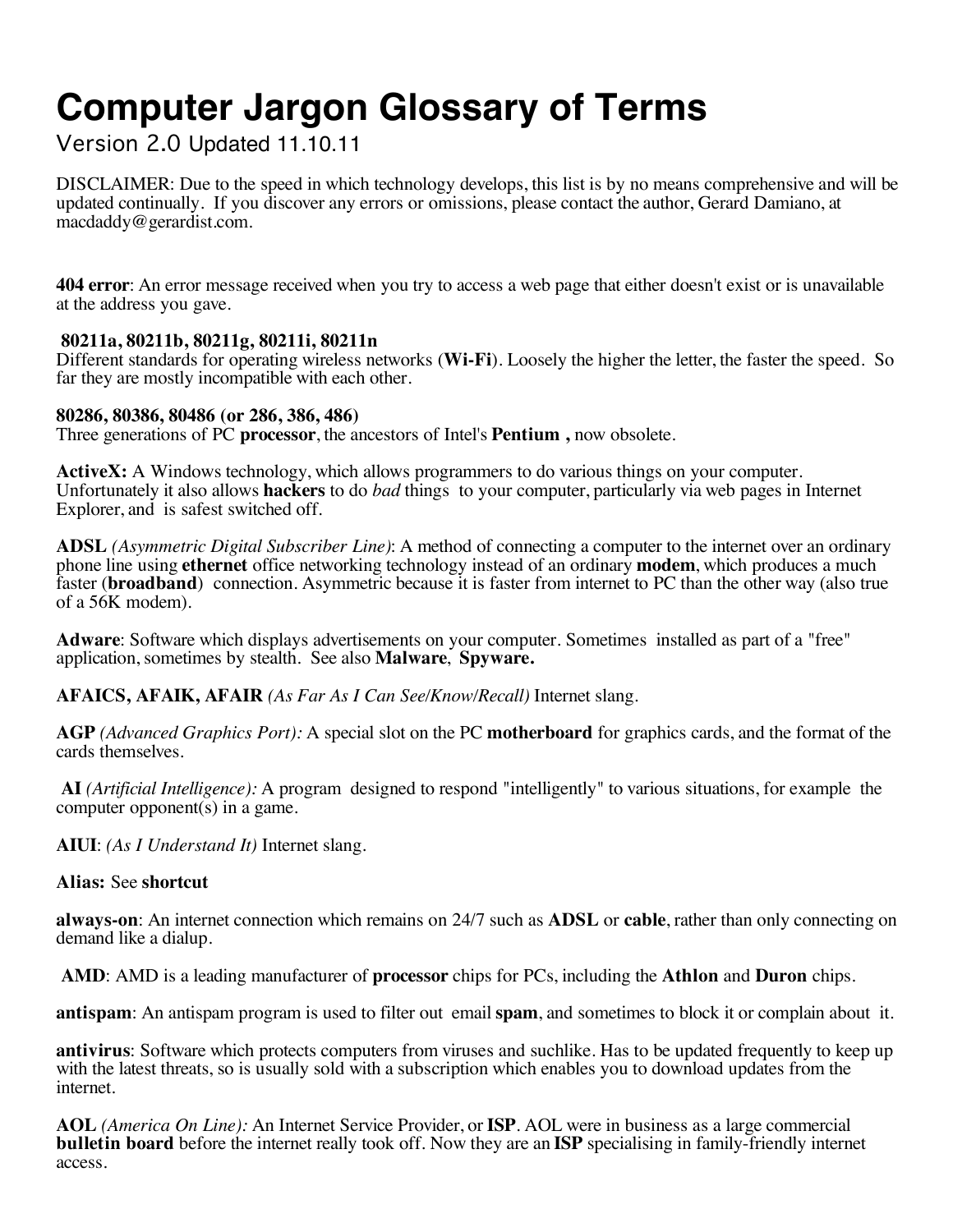**Apple**: Apple, Inc. makes the only successful personal computer which doesn't use Microsoft Windows, the **Macintosh**, the popular **iPod** music player, the **iPhone**, and the **iPad**.

**Applet**: A small program used to carry out a particular task, often on a web page. See **Java**.

**Application**: Software used to carry out a particular task, such as word processing or desktop publishing. Essentially another word for program.

**App:** (short for Application) refers to a downloadable program which expands the functionality of a smart phone.

**Architecture**: The basic design of a computer's hardware. Computers with different architecture, such as the PC and the Mac, cannot run each others' programs.

**ASCII** *(American Standard Code for Information Interchange)*: An early and very basic format for text files, standard across pretty much all computers and mail systems. It only includes upper and lower case letters, numbers, and standard punctuation marks, but more sophisticated text formats still tend to be based on it. An ASCII file is a basic text-only file generated by a program like Notepad.

**ATAPI** *(ATtAchment Packet Interface)*; An upgrade to **EIDE** which allows the hard disk controller to control CD drives as well. Almost all CD and DVD drives are controlled this way.

**Athlon**: A PC **processor** produced by AMD, a leading chip manufacturer. You will often see a number such as 2700 following the word Athlon, which is a rough measure of the processor's speed - the higher the number, the faster the chip.

**ATB** *(All The Best)* Internet slang.

**ATM** *(At The Moment)* Internet slang.

**Attachment**: A file sent by **email** is "attached" to the email. An attachment can be a picture, a word processor document, a program or any other type of file. You should never open an attachment if you are not sure what it is, because some **viruses** propagate as email attachments; but they can't infect your machine if you don't open the attachment.

**AUP** *(Acceptable Use Policy)*: A document setting out what an Internet Service Provider deems an acceptable use of their services, usually published on their website. Typically it will forbid the publication of obscene or defamatory material, and sending email or newsgroup **spam**. If you violate your ISP's AUP, they will usually close your account down immediately.

**autocorrect**: A feature in MS Word and other programs which automatically corrects your spelling, and even your grammar, as you type.

**Avatar**: A picture or figure representing a person in an online environment.

**Backup, back up**: A backup is an extra copy of your work, eg documents, pictures etc, saved onto a removable storage medium such as CD, DVD or an external hard drive, so that if your computer is stolen or breaks down you don't lose everything. Backup is a noun, back up is a verb.

**Backwards-compatible**: A program (or system) designed to work with data generated by earlier versions of itself, even though the format may since have changed completely.

**bandwidth** A measure of total amount of data transferred over a period of time, often used to measure how busy a website is. A **webhost** will usually base its charges on the bandwidth a website uses, ie how much data per month is requested from it.

**beat-'em-up:** A computer game in which you control one or more characters fighting onscreen using karate, kung-fu and so forth. Derives from **shoot-'em-up**.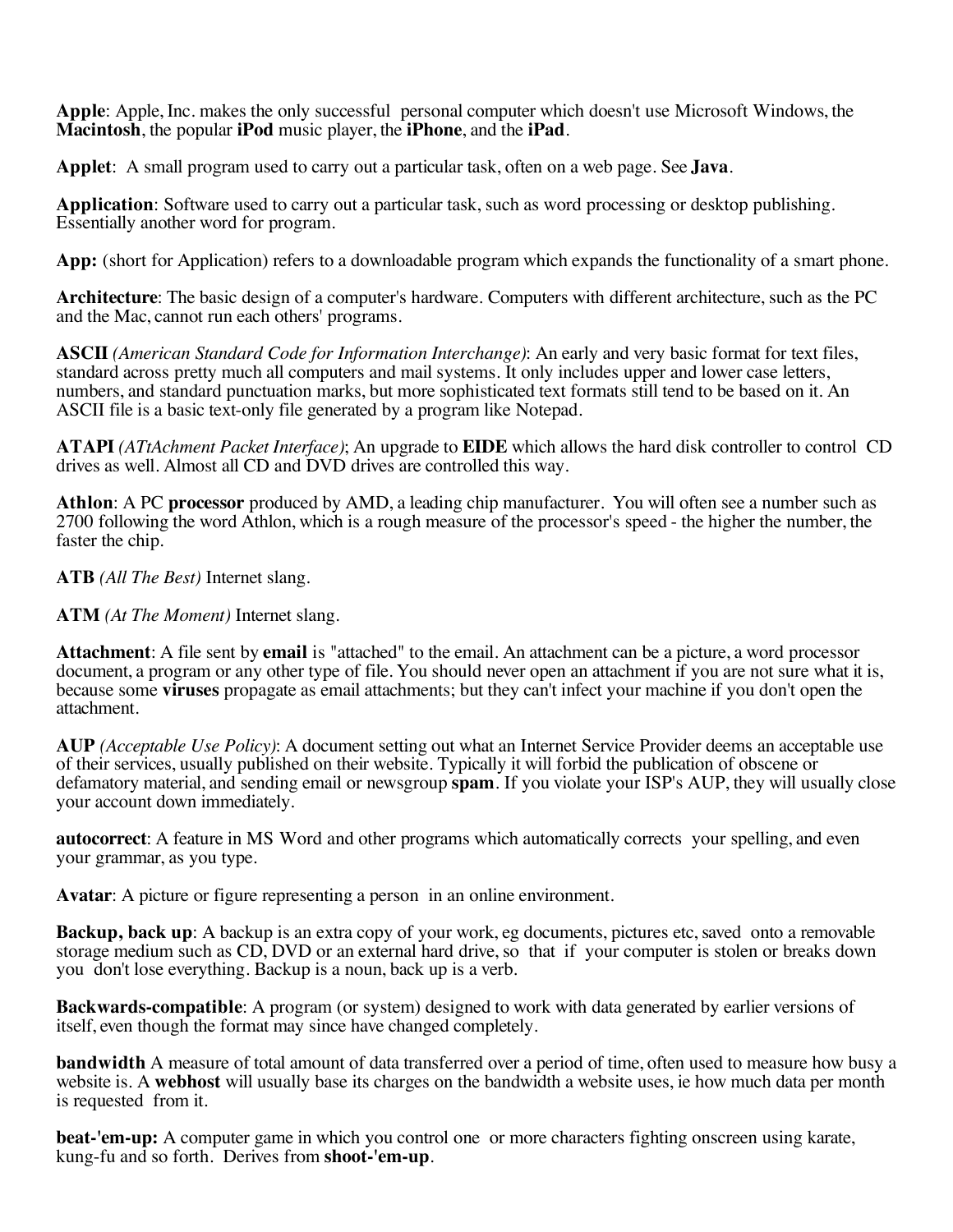**biometric**: A system that examines biological things like fingerprints or retinas, usually for security purposes.

**BIOS**: *(Basic Input/Output System*; pr. "by-oss") A program built into every PC for setting up very basic things, like how many hard and floppy disks you have and what type they are; the first thing that loads when you start your PC. You usually only need to access the BIOS if you are upgrading your hardware, eg adding more **RAM** or an extra **disk drive**, or setting a power-on password. BIOS settings are stored in a special type of memory called **CMOS**.

**Bit**: The smallest unit of information in a computer, can either equal 0 or 1. Eight bits equal one **byte**.

#### **Bitmap**: See **bmp**.

**blog:** *(weBLOG)* A bit of information created by a blogger (the author). It is a personal diary documenting someone's life and/or thoughts and observations.

**blogosphere:** a collective term encompassing all blogs and their interconnections. It is a perception that blogs exist together as a connected community (or as a collection of connected communities), or as a social network.

**Bluetooth**: A wireless communication system for PCs and other computing devices, which is suitable for connecting devices together over short distances of up to 30 feet (see **Wi-Fi**). Most commonly used to connect phones with wireless headsets or computers to wireless keyboards and mice.

**bmp** (*BitMaP*): A standard type of graphics file. An uncompressed format, so the files tend to be fairly big.

**Boot, boot up**: Usually used to mean "start up the computer". Literally, the process of loading up the operating system and getting the computer ready for use. See **Reboot**. A "boot password" is a password you have to give to start up the computer.

**Boot disk**: A removable disk which holds a copy of the operating system, or enough of it to start the computer, useful if the computer won't start up properly from its hard disk.

**Bot** *(roBOT):* A semi-automated program, usually performing a function on the internet such as indexing webpages or sorting email.

**bps**: *(Bits Per Second)* A measure of how quickly information is being transferred, usually via a modem or network. Divide by ten to get an approximation of the number of characters per second (**cps**). See also **Kbps**, **Mbps**.

**BRB** *(Be Right Back)* Internet slang.

**Broadband**: Internet access over a connection much faster than a dial-up modem, such as **ADSL** or cable.

**Browser**: A program used for viewing World Wide Web pages on the Internet. The most common browsers include Microsoft's Internet Explorer (built-in to Windows), Safari (built into the Macintosh), Firefox, Opera, and many more.

**BTW** *(By The Way)* Internet slang.

**Buffer**: A temporary storage area for data, often used to "smooth out" incoming audio or video streams. Several seconds worth of material is stored in the buffer and it is then played back from there, so that if there is a brief interruption in the stream your music or video doesn't stop.

**Bug**: Error, especially in a program, that has been missed in testing. The story goes that the original bug was an insect that got itself cremated inside an electrical circuit in an early computer, causing it to fail. It took them ages to figure out what was causing the problem, and when they eventually found the bug, the story passed into legend.

**Bulletin Board**: A semi-public area which computer users can connect to using a modem, to read and post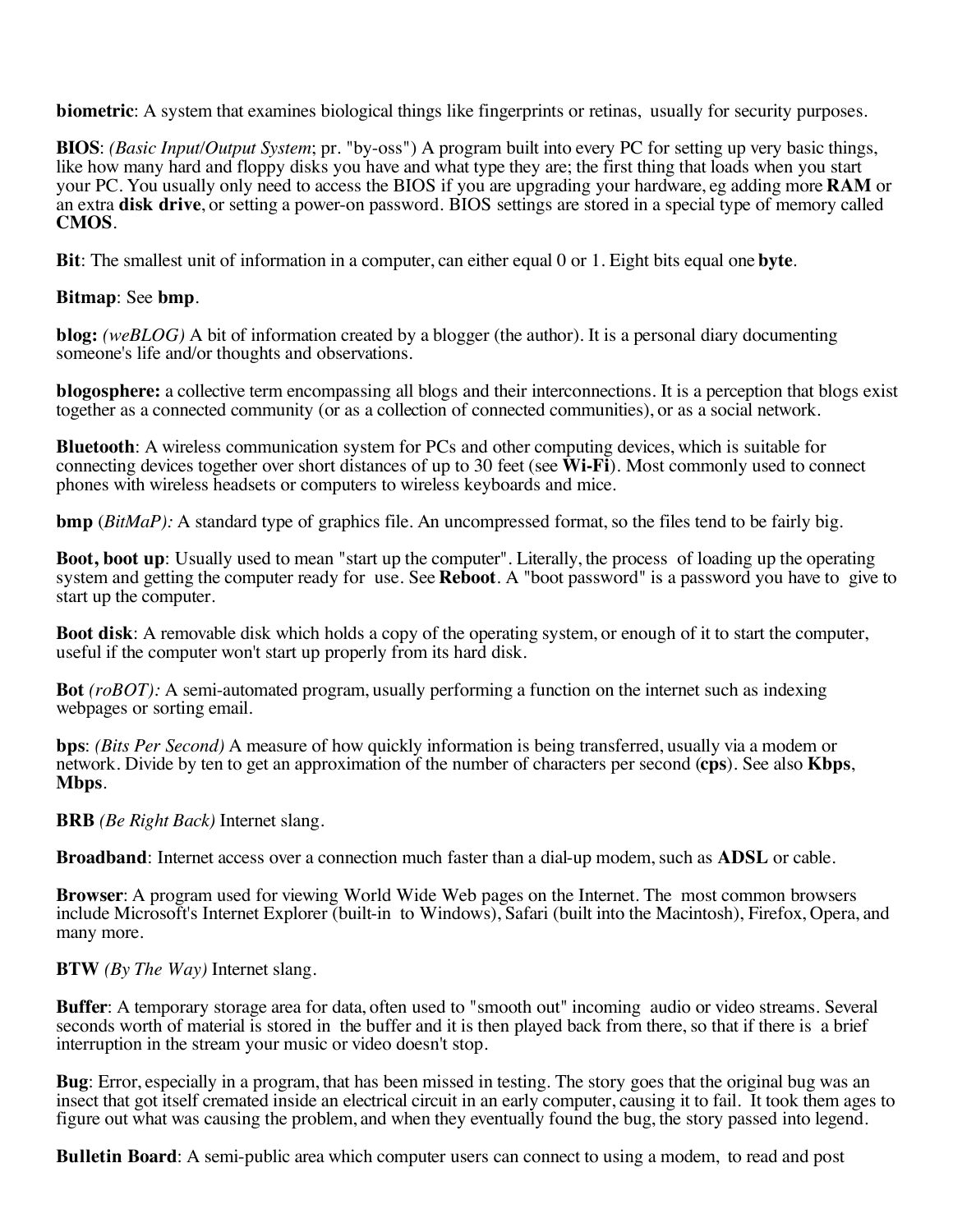messages and/or exchange files. Now largely replaced by websites.

**Burn**: Create a CD or DVD.

**Byte**: A basic unit of measurement for pieces of information; the space required to store one character. See also **Bit**, **Kilobyte**, **Megabyte**, **Gigabyte**, **Terabyte**.

**Cable**: An always-on high speed internet connection similar to **ADSL** but using cable TV technology instead of a phoneline.

**Cache**: A temporary storage area for frequently or recently used data, either in memory, on your hard disk or the internet. For example, if you go back to a webpage you have recently visited, your computer will usually be able to display it from the internet cache on your hard disk, so it won't need to download it from the internet again.

**CAD** *(Computer Aided Design)*: **Software** used to produce complex technical drawings by designers and engineers.

**CCD**: *(Charge Coupled Device)* The component of a **scanner** or digital camera which actually takes the pictures. The quality of image it is capable of is usually measured in **Megapixels** - the higher the number, the more detailed the image.

**CD Burner**: A CD drive that can create ("burn") CDs.

**CD-ROM, CD-R** *(Compact Disk-Read Only Memory)*: A misnomer, as strictly speaking it is not memory but storage. Identical to standard music CDs. It can hold about 700 megabytes in total. Once a CD-ROM has been created its contents cannot be changed.

**CD-RW** *(Compact Disk-ReWriter)*: A CD drive which can create CDs, either audio or data, using special rewriteable CDs which are also often called CD-RWs. A CD-RW drive can also create ordinary CDs, though not rewrite them.

**Celeron**: A PC processor - Intel's budget chip, cheaper than the **Pentium**, but also less powerful.

**Character**: A letter of the alphabet, number, space or punctuation mark is a character.

**Chatroom**; A website where you can meet and chat live (via the keyboard) with other internet users. Most such websites have multiple "rooms", each dedicated to a particular topic or theme.

**Chip**: A silicon wafer with millions of tiny circuits engraved on it - what computers are made of..

**Clipboard**: A temporary storage area in a computer, which can hold one thing at a time. When you cut (Ctrl-X) or copy (Ctrl-C) highlighted text, documents or whatever in Windows they are sent to the clipboard; when you paste (Ctrl-V) they are copied from the clipboard to the cursor position. Sending something to the clipboard automatically overwrites its previous contents.

**Cluster**: Data stored on a disk is spread across a number of clusters, small physical areas on the disk. How big they are depends on the way the disk is formatted - generally a few kilobytes each.

#### **CMOS** *(Complementary Metal Oxide Semiconductor*; pr. "see-moss"):

A special type of memory which retains its data when the PC is switched off, used to store settings for things like what type of hard disk you have, and how much memory. The settings are accessed via the **BIOS**.

**CMYK** *(Cyan, Magenta, Yellow, Keystone black )*: The standard four colours used by most printers - almost any colour can be created out of these. See also **RGB**.

**codec** *(COmpressor/DECompressor)*: A small piece of computer code that tells the computer how to decode particular types of information, usually video files. If your video player won't play a particular format, you can usually download and install a codec which will tell it how.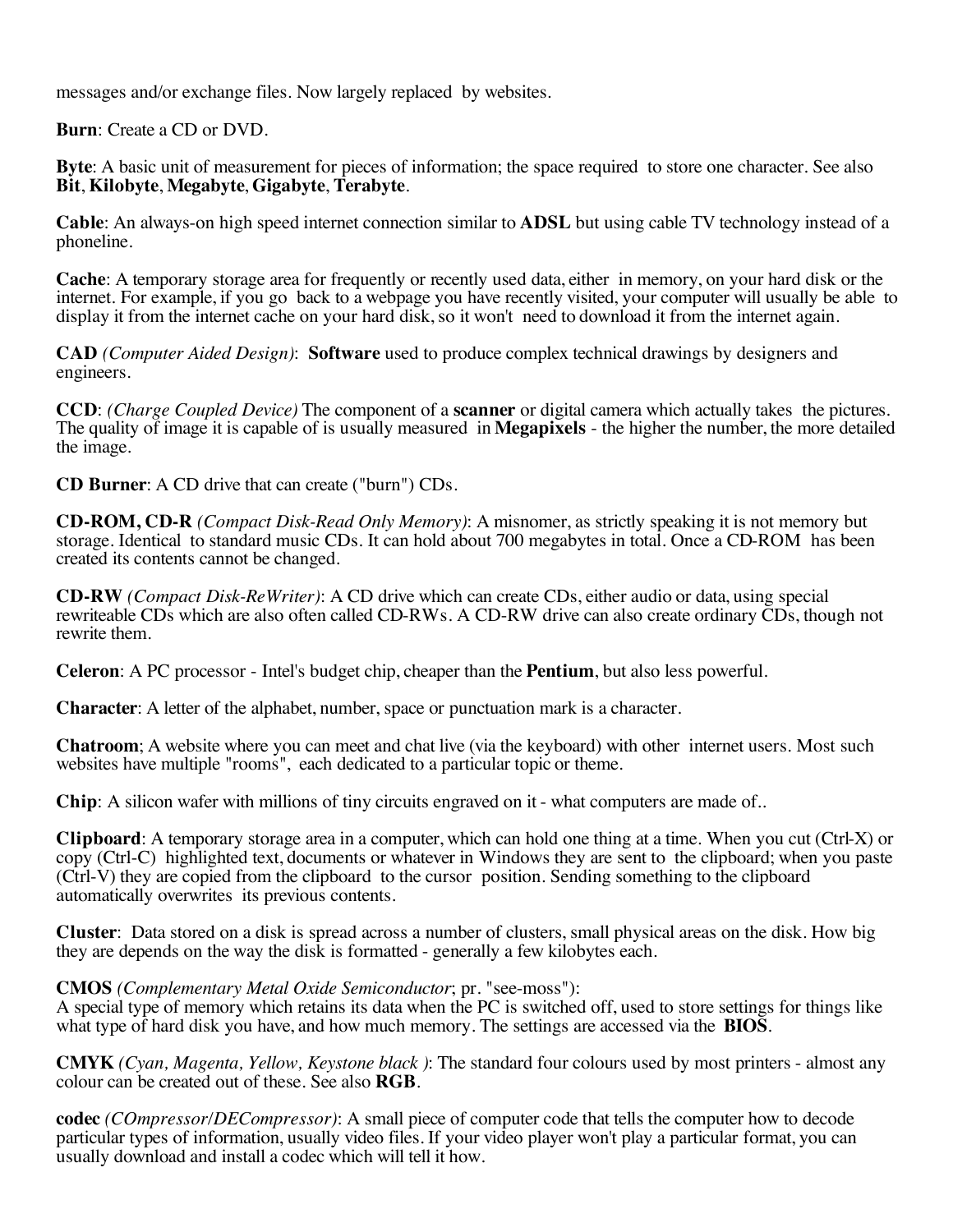**Compatible**: Compatible pieces of equipment can work together; incompatible ones can't.

**Compression**: A way of making files smaller, either to fit into restricted storage space or to speed up transmission over the Internet. Popular compression standards include **JPEG** and **GIF** for pictures, **MP3** for music files, **MPEG** for movies, and **zip** for folders and just about everything else.

**Console**: Nowadays usually refers to a dedicated gaming computer such as the Playstation or X-Box. Originally meant a terminal connected to a mainframe computer.

**Cookie**: A small data file stored on your computer by a website, in theory to allow it to "remember" your preferences, but in practise mostly used to track which adverts you have seen. You can set most browsers to reject all cookies, or to ask your permission before storing them, but this can generate multiple error messages on some websites and is generally more hassle than it's worth - they are pretty harmless.

**cps** *(Characters Per Second)*: A measure of how quickly information, particularly text, is being transferred over a modem link or network. See also **bps**.

**CPU** *(Central Processing Unit)*: The nerve centre of the computer : everything flows through it. Often just called "the processor". The best known PC processors are Intel's **Pentium** and AMD's **Athlon**.

**Crack, cracked**: A crack is a small program intended to defeat software's copy protection, thus allowing unlicensed copies to be made - stealing it, in effect. Software that is distributed with its copy protection disabled or bypassed has been "cracked".

**Crash**: When a computer program or operating system stops working completely, it is said to have "crashed". When a computer crashes it usually needs to be **rebooted** before it can be used again. See also **lockup**.

**Crawler**: A program that indexes pages on the World Wide Web for search engines.

**CRT** *(Cathode Ray Tube)*: The imaging technology that was used in old desktop monitors and televisions. Provides an excellent color display, but is extremely bulky, now supplanted by **TFT**.

**CSS** *(Cascading Style Sheets)* A set of **HTML** commands used to control the style of web pages, much more complex than the <FONT> tag-set it is intended to replace, but also more powerful and particularly useful for retaining a uniform style across a large website. Used by professional web designers.

**Cyberspace**: Loosely speaking, the internet, and virtual places thereon.

**Cybersquatter**: Someone who buys up internet domain names in order to sell them on at a profit.

**Data**: Any information created by a user, such as documents, pictures or sound recordings.

**Database**: A **program** used for organising any kind of information on a computer into a searchable form, anything from a list of contacts to a complex stock control and accounts system.

**DDR** *(Double Data Rate):* A fast type of **RAM** for a PC, originally only used on high performance **graphics cards** but now being used for general memory in most high-end PCs. DDR2 is a yet faster version.

**Default**: A default setting is one you haven't changed - what a program will do (or use) if you don't tell it any different. "Accept the defaults" means leave any settings as they are.

**Desktop**: A computer designed to sit on a desk (as opposed to a laptop). In **Windows**, it also means the screen you see when you aren't running any programs, with "My Computer", the Recycle Bin and so on.

**Digital:** Literally "to do with numbers". Often used to describe a device using computer technology to replace older, traditional technologies. For example, a digital camera is one that stores images electronically rather than on chemical film.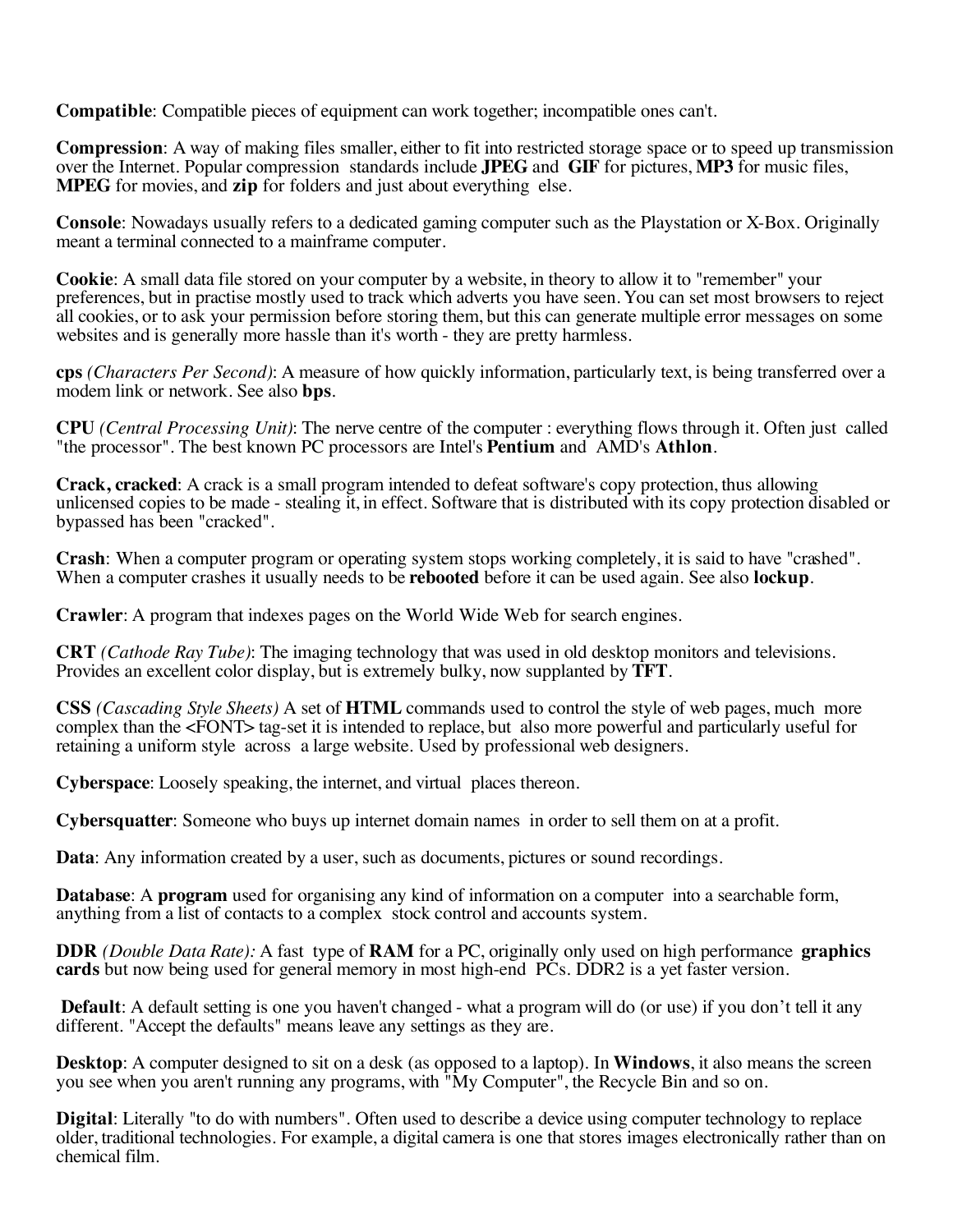**DIMM**: *(Dual In-line Memory Module*; pr. "dim") A module of **RAM** (memory) for a PC, replacing the older **SIMM** specification.

**Directory:** An area on a disk for storing files, particularly in **DOS**. Usually called a **folder** in Windows.

**Disk:** Generic term for a type of storage device, such as a **hard disk**. So called because the important part, where the information is actually stored, is circular, although you can't see it because it is hidden away inside a protective shell.

**Diskette**: Also known as a floppy disk. Called a diskette because it was smaller than the original huge floppy disks, now long obsolete.

**DNS:** *(Domain Name Service/System):* An internet service that converts a human web address such as www.johnsmith.com into the numeric address that computers use, called the **IP address**. "Can't resolve DNS" usually means that this conversion has failed and therefore the website can't be found.

**Domain**: An internet address owned by a company, organization, or individual, such as cnn.com, nasa.gov. See also **TLD**.

**Dongle:** Originally slang for a plug-in module to copy protect software (see **Software Protection Dongle**), the term is used for any small module that plugs in and sticks out of a socket; for example, USB flash memory drives and other USB devices such as a wireless mouse receiver or cellular air card. If it uses a very short cable, it may still be called a dongle.

**DOS** *(Disk Operating System*; pr. "doss"): Usually refers to MS-DOS, which was the standard operating system for PCs, now obsolete. Controlled by typing in text commands and has several serious limitations.

**DoS** *(Denial of Service):* A form of attack on (usually) an internet service, which aims to prevent the service from operating properly, often by bombarding it with more information than it can process. See also **Mailbomb**.

**Download:** To transfer information (files) from a network (such as the Internet) onto a user's PC. See also **upload**.

**dpi** *(Dots Per Inch):* A measure of picture quality, often used to measure printer capabilities.The higher the number, the better the quality.

**Driver:** A small program used by the operating system to control hardware such as a printer, scanner, or a sound or video card. Often downloading the latest driver for a device from the manufacturer's website will improve its functionality.

**DRM** *(Digital Rights Management):* Software intended to prevent the unauthorised duplication of copyrighted video or audio, usually built into a computer's operating system.

**Dual core:**, dual-core **processor**s which have two complete processors on the same chip, allowing computers to handle multiple tasks faster. See also **quad-core**.

**Dual layer:** A technology allowing two layers of data to be written to a DVD instead of the usual one, thus increasing its capacity.

**DVD** *(Digital Versatile Disk):* A more advanced version of the standard CD which can hold far more information. Widely used for high-quality digital movies. DVD drives can usually also read ordinary CDs.

**DVD RW, DVD Writer** *(Digital Versatile Disk ReWriter):* A **DVD** drive that can create ("write") rewriteable DVDs. There are several competing formats, but most recent drives support more than one. To add to the confusion, they tend to have very similar names : for example  $DVD+R\hat{W}$  and  $DVD-RW$  are completely different formats, and incompatible with each other.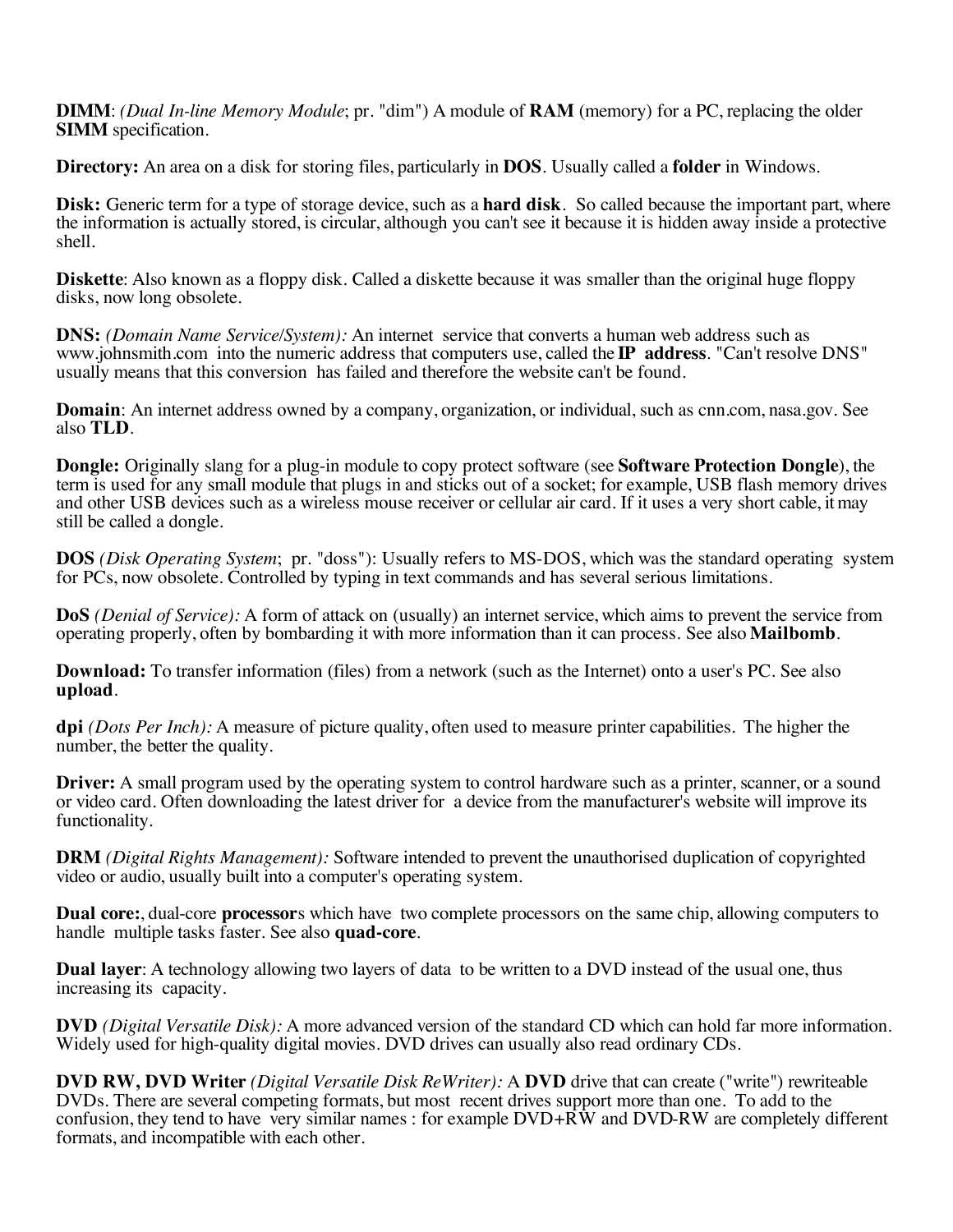**DVI** *(Direct Video Interface):* A special type of connector for computer monitors, particularly flat panels.

**E-commerce**: Conducting business over the internet, and particularly the World Wide Web.

**EIDE:** *(Enhanced Integrated Drive Electronics)* An extremely popular **hard disk** format. As its name implies, an upgraded version of **IDE**.

**EISA** *(Extended Industry Standard Architecture*; pr. "ee-icer") An upgraded version of **ISA**, now obsolete; usually used with reference to expansion cards.

**Email** (or **e-mail**) *(Electronic mail* ; pr. "ee-mail"): A way to send messages between computers, or more to the point their users, either over a network or the Internet. E-mail is usually just text. Although it is possible to send pictures, sounds or even programs as e-mail, you should check with the person you are sending to first, as some email systems don't accept messages over a certain size (even the longest text message is tiny compared to a picture).

**Emoticon**: *(EMOTion ICON)* A group of symbols used to indicate emotions in **email** or **newsgroups**. The most popular is the **smiley** :-) or :) (look at it sideways), but there are lots of variations including the sad face :-( , the wink ;-), and the astonished face :-0.

**Encrypt, encryption**: Coding data so that it can't be read by **hackers** etc when transmitted over the internet. For example, any reputable website selling goods by credit card will encrypt your credit card number and personal details.

**Ethernet**: The most popular system used to connect a computer to a **network**, including most **broadband** internet connections. The computer needs to be fitted with a suitable **expansion card**, usually called an Ethernet card.

**Excel**: The most popular **spreadsheet** program for PCs, part of the Microsoft Office suite.

**exe** (or .exe): *(EXEcutable*; pr. "exie", "dot exie" ) A **file** which is usually the main part of a program used on a PC. A program may consist of just an exe file and nothing else, or there may be dozens of files, including more exes.

**Expansion card** (or board): A circuitboard which can be inserted into an **expansion slot** on the PC's **motherboard**, to give the PC extra capabilities. Common examples are sound cards, graphics cards and network cards.

**Expansion slot**: A socket on a PC motherboard into which you can insert expansion cards to increase the PC's capabilities. Most PCs have several **PCI** slots, plus an **AGP** slot for a graphics card.

**Extension**: The part of a filename after the dot (.), often used to tell Windows what type of file it is. For example, files ending in .txt, .rtf or .doc are text files. Files ending .jpg, .gif, or .tif are pictures.

**Facebook:** A social networking website which is currently the largest on the internet. As of July 2011, Facebook boasts more than 750 million active users. It was launched in February 2004, by Mark Zuckerberg with his college roommates and fellow computer science students at Harvard University. See **Social Network**

**FAQ** *(Frequently Asked Questions)*: A document on a website or in a newsgroup which gives answers to common problems and questions. Look for an FAQ if you have a problem with something, before you email or phone support.

**FAT**: *(File Allocation Table*; pr. "fat") A sort of index of where data is stored on a hard disk, used by a PC operating system.

**FDD** *(Fixed Disk Drive, Floppy Disk Drive)*. The slot on the PC which accepts **floppy disks**, almost always referred to as "Drive A:" by the computer.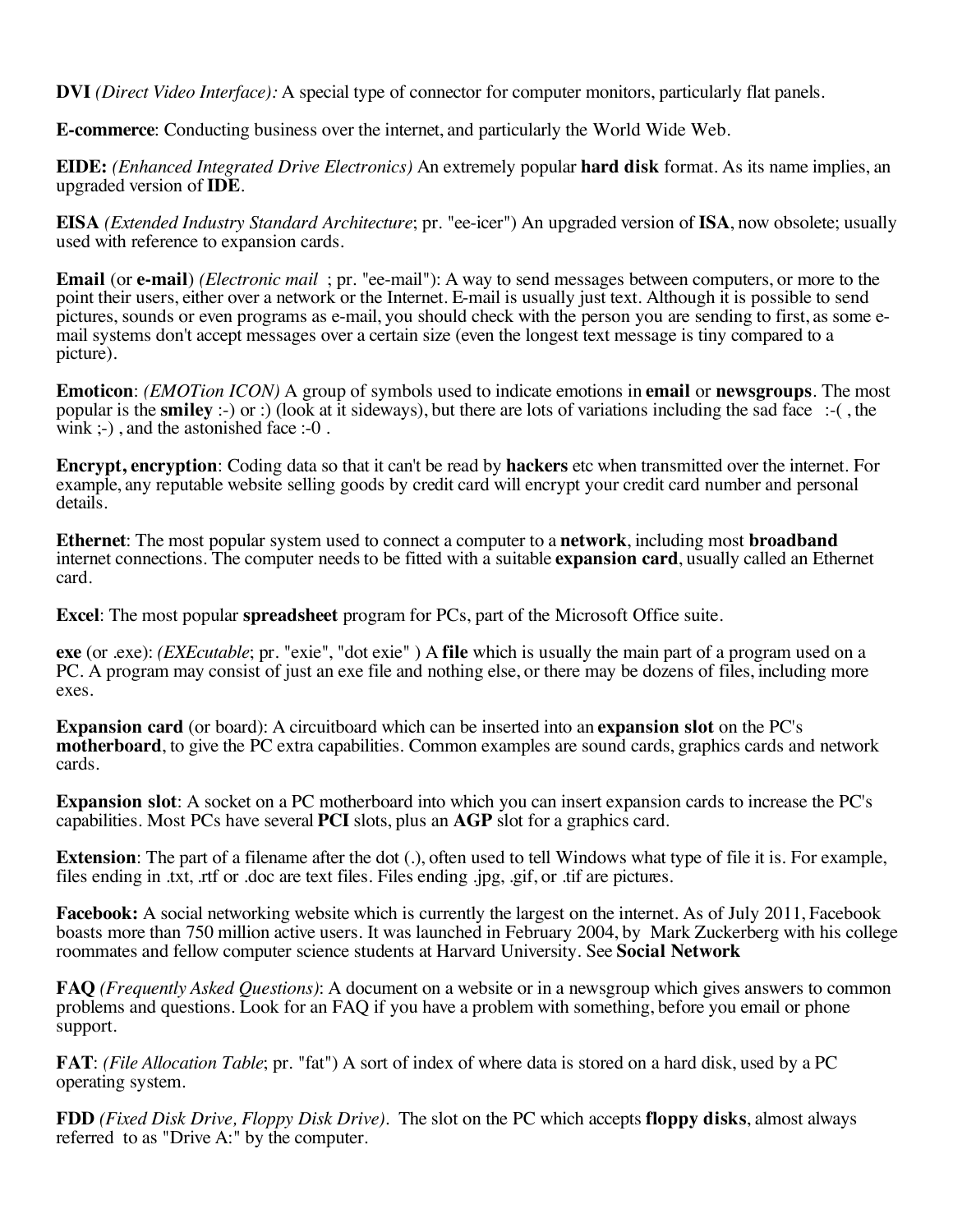**FFS**: *(For F\*\*\*'s Sake)* Internet slang, not suitable for polite company.

**File**: All information on a computer is stored in files, whether it is part of a program, a document created by a user, a picture, or anything else. Most software is made up of dozens, sometimes hundreds, of different files.

**File server**: A type of computer used on **networks** to provide files and other services to other computers. Often just called a server.

**Filter**: A device which allows you to use an ordinary phone over a telephone line set up for an **ADSL** internet connection. Also called a micro-filter.

**Firefox**: A popular alternative **browser**, available free from Mozilla. It has a number of useful extra features, but perhaps the best is that it doesn't support Windows' **ActiveX**, thus preventing rogue websites from using ActiveX to hijack your computer.

**Firewall**: Originally a dedicated computer between you and the internet, preventing hackers, spammers and similar undesirables from taking over your PC. Now often just a program running on your computer, performing the same task. Absolutely essential if you have an always-on internet connection such as **ADSL** or **cable**.

**Firewire**: A standard for very fast data transfer, popular for applications that use very large files, particularly video editing. Requires special hardware, generally added to a computer as an **expansion card**.

**Flame**: Internet slang for an email or newsgroup post insulting or telling someone off. They range from elegant rapier wit to obscene profanity.

**Flamewar**: A public trading of insults in a **newsgroup** or forum. Sometimes flamewars get so out of hand that there are hundreds of flames in the newsgroup and almost nothing else.

**Flash**: A technology for displaying animations (mostly) on webpages, created by the Macromedia Corporation (now owned by Adobe). The Flash Player is a plugin which enables internet browsers to display the animations.

**Flash drive**: (AKA jump drive, keychain drive) A removable data storage device, usually thumb sized and plugged into a computer's USB port. **See Thumb Drive.**

**Floppy disk**: Also known as a **diskette**. Originally called floppy disks because they were round and non-rigid, which had a capacity of only 1.44 MB per diskette.

**FOAD** *(<F\*\*K> Off And Die)* Internet slang. Pretty self-explanatory really.

**Folder**: An area on a disk for storing **files** in. Folders can also contain other folders, which in turn can contain more folders, and so on almost to infinity. Also called a directory, especially by people used to **DOS**.

**Forum**: A public or semi-public area on a website or bulletin board where you can read and post messages on a particular topic, allowing public debate. See also **Usenet**, **newsgroups**.

#### **FPS**

1 *(Frames Per Second):* A measure of the smoothness and quality of animations, particularly in computer games. The more frames per second, the better the quality.

2 *(First Person Shooter):* A computer game where you shoot things, played from a first person perspective, ie with you standing behind the gun(s). Also known as a **shoot-'em-up**.

**frag**: Shoot someone in a computer game.

**FTP** *(File Transfer Protocol)*: A way of transferring files to or from an internet server. Often how you **upload** webpages to the internet.

## **GB** See **Gigabyte**.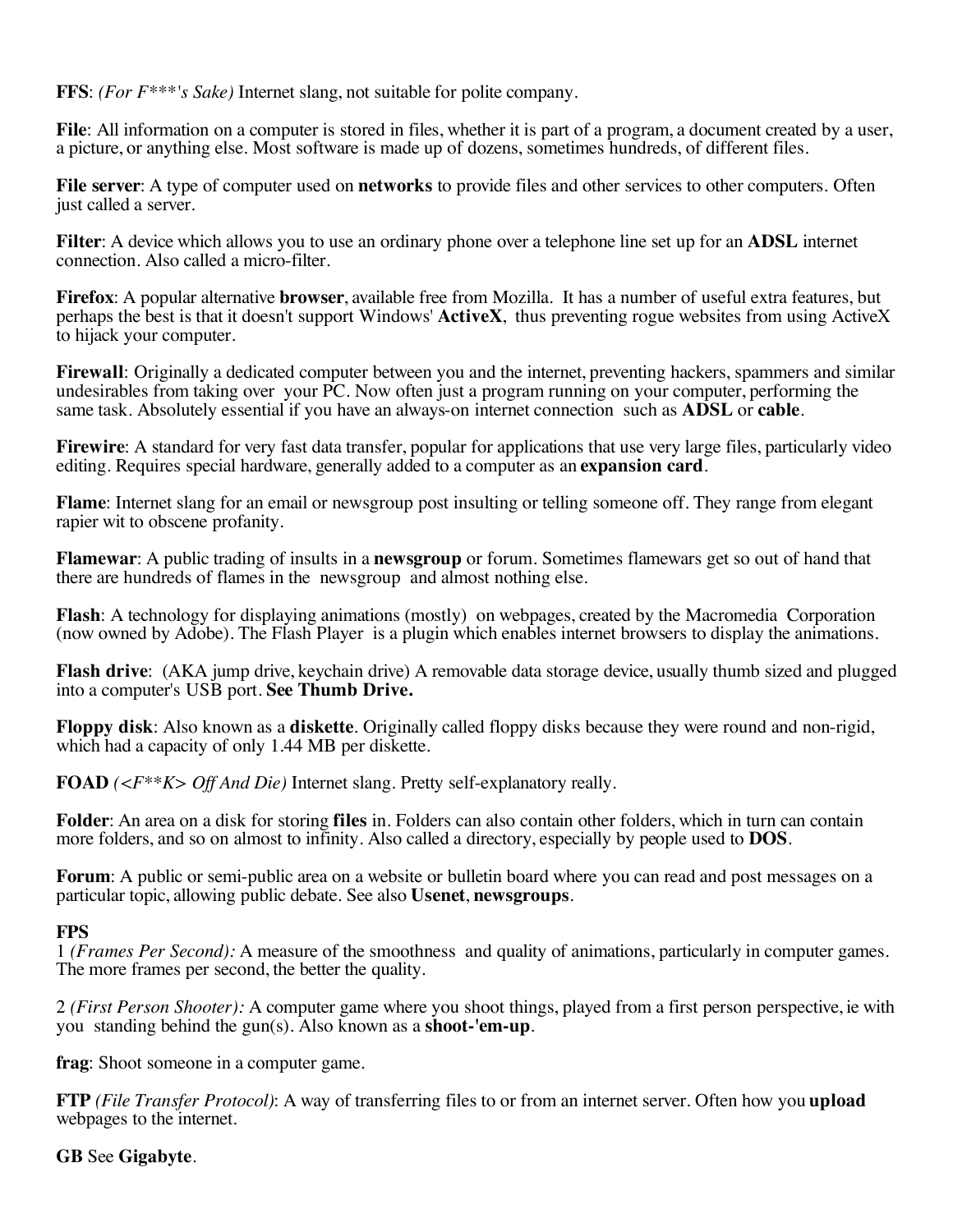**GHz** (*Gigahertz - billions of cycles per second)*: Often used as a measurement of a PC processor chip's speed and power, with bigger numbers meaning a bit more speed, and a higher price. 1000 MHz = 1.0 GigaHertz. See also **MHz**.

**GIF** *(Graphics Interchange Format):* A popular type of compressed graphics (picture) file, widely used on the WWW. Best for artwork with 256 colours or less. See also **jpg**, **compression**.

**Gigabyte** (or Gig): Unit of measurement for pieces of information : approximately 1 billion bytes, 1 million kilobytes, or 1000 megabytes. Hard disk sizes are usually measured in gigabytes. Often shortened to "GB", "Gig" or just G.

**GIGO** *(Garbage In Garbage Out;* pr. "guy-go"): Programmer's slang. A reminder of a fundamental principle of computing, that unexpected results are often caused by feeding a computer bad data, rather than a fault in the computer or program.

**GPF** *(General Protection Fault):* An common error message in early versions of **Windows**, seen when a program tried to do something Windows thought it shouldn't, often locking up the PC.

**Graphics**: A catch-all term for anything involving drawing images on a PC screen. A game with great graphics is one that is visually spectacular.

**Graphics card** (or controller): An **expansion card** which the PC uses to control the monitor's graphics.

**GUI** *(Graphical User Interface; pr. "gooey"):* means that a program's controls are represented pictorially, with symbols, buttons and so forth, and mostly controlled by pointing and clicking with a mouse rather than having to type in text commands. Almost all modern software is GUI controlled. (see also **Windows**, **WYSIWYG**).

**Hacker**: Person who uses computers to access ("hack") systems they are not supposed to have access to, eg other people's financial details, personnel files, military secrets etc. Hacking can get you arrested.

**HAND** *(Have A Nice Day):* Internet slang, often used ironically.

**Hard disk**: A computer's main storage for programs and data. Originally named to distinguish it from **floppy disks**.

**Hardware**: The physical parts of a computer.

**HD, HDD** *(Hard Disk Drive):* The main data storage unit in a computer. See **hard disk**.

**Homepage**: A page on the **World Wide Web**. Confusingly "homepage" is used indiscriminately to describe several slightly different things : an amateur's hobby site; the front or main page of any website; or the page which your browser first goes to when you start it up.

**Hotspot**: A location where a computer can connect to a wireless network (see **Wi-Fi**).

**HTH** *(Hope This Helps):* Internet slang, often added at the end of an email or newsgroup post answering a question.

**HTML** *(HyperText Markup Language):* The system used for creating **World Wide Web** pages, ordinary text with commands for special effects like pictures, colour and links enclosed between  $\lt$  > symbols. You can add the various HTML commands to ordinary text by hand, or have it generated for you by software such as Dreamweaver.

**http** *(HyperText Transfer Protocol):* The **protocol** or "language" computers use to send web pages over the internet. Almost every WWW address starts "http://", though many browsers understand if you omit it.

**Hub**: A basic device for connecting computers together to form a **network**.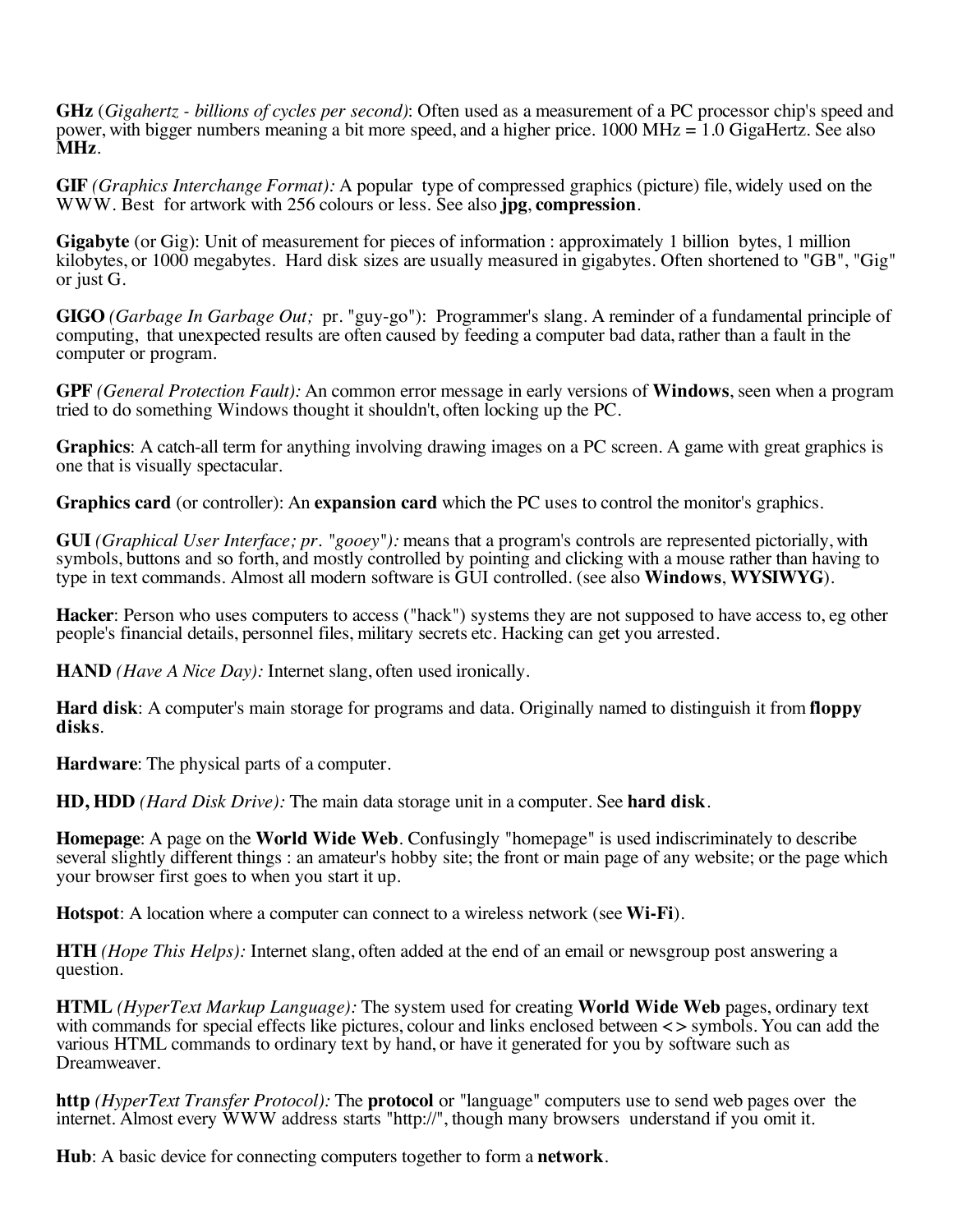**Hung**: If a computer (or sometimes just a program) gets completely stuck and refuses to do anything, it has hung. See also **crash, lockup**.

**Hyperlink**: Any kind of link on a webpage. Clicking a hyperlink will, in most cases, take you to a new page or graphic.

**Hypertext**: A way of presenting text so that you can click on a link within it, say a cross-reference, and instantly be transported to the relevant text, whether it is elsewhere in the current document or in another document entirely. The most obvious examples are **World Wide Web** pages and Windows helpfiles.

**IANAL** *(I Am Not A Lawyer)* Internet slang. Amazing how often this one comes up.

**IBM** *(International Business Machines):* The company that designed and built the first PCs, and still a giant of the industry. Standard PCs were originally referred to as "IBM compatible", although IBM no longer controls the PC standard.

**Icon**: Small pictogram either representing a **file**, or providing shortcuts for carrying out common tasks such as **saving** and printing inside an **application**.

**IDE** *(Integrated Drive Electronics ):* A type of PC hard disk, now obsolete, the foreunner of **EIDE**.

**IE** *(Internet Explorer)* Microsoft's web browser, included free in Windows. If followed by a number (IE6, IE5 etc) it refers to a particular version of that browser.

**IIRC**: *(If I Recall Correctly)* Internet slang.

**IM**: *(Instant Messenging)* A program that allows you to "chat" live via keyboard over the internet, or over phone lines.

**IMO, IMHO** *(In My (Honest or Humble) Opinion):* Internet slang.

**Inkjet**: A very popular colour printer technology, which works by squirting tiny jets of ink onto paper with great precision.

**Install**: To transfer a program or programs from CD ROM or DVD onto a PC's hard disk. Most programs need to be installed before they can be used, though a few can be run directly from the CD or DVD.

**Intel**: The Intel Corporation is the leading manufacturer of **processor** chips for PCs, most famously the **Pentium**.

**Internet**: A vast worldwide network of computers, accessible to anyone with a computer, a modem, and a phone line. Provides access to e-mail and the World Wide Web. The Internet grew out of the need of academics to swap information with colleagues all over the world, and of the US military's need for a computer and communications network that couldn't easily be knocked out. As a result it is very difficult to censor, since anything placed on the World Wide Web from anywhere is instantly available everywhere in the world.

**Intranet**: A private miniature internet which allows no or only limited access to the internet proper, for example to allow easy sharing of confidential files within a company or corporation.

**IP** *(Internet Protocol ):* A **protocol** (computer language) which computers use to communicate with and over the internet.

**IP address** *(Internet Protocol address):* A unique number assigned to any computer connected to the internet, including yours, in the format 255.255.255.255. Each of the four blocks of numbers can be any value from 0 to 255. They can either be assigned permanently ("static IP") or per session ("dynamic IP"). Most ISPs assign them dynamically, ie when you connect to the internet.

**iPad:** The iPad is a line of tablet computers designed, developed and marketed by Apple Inc. primarily as a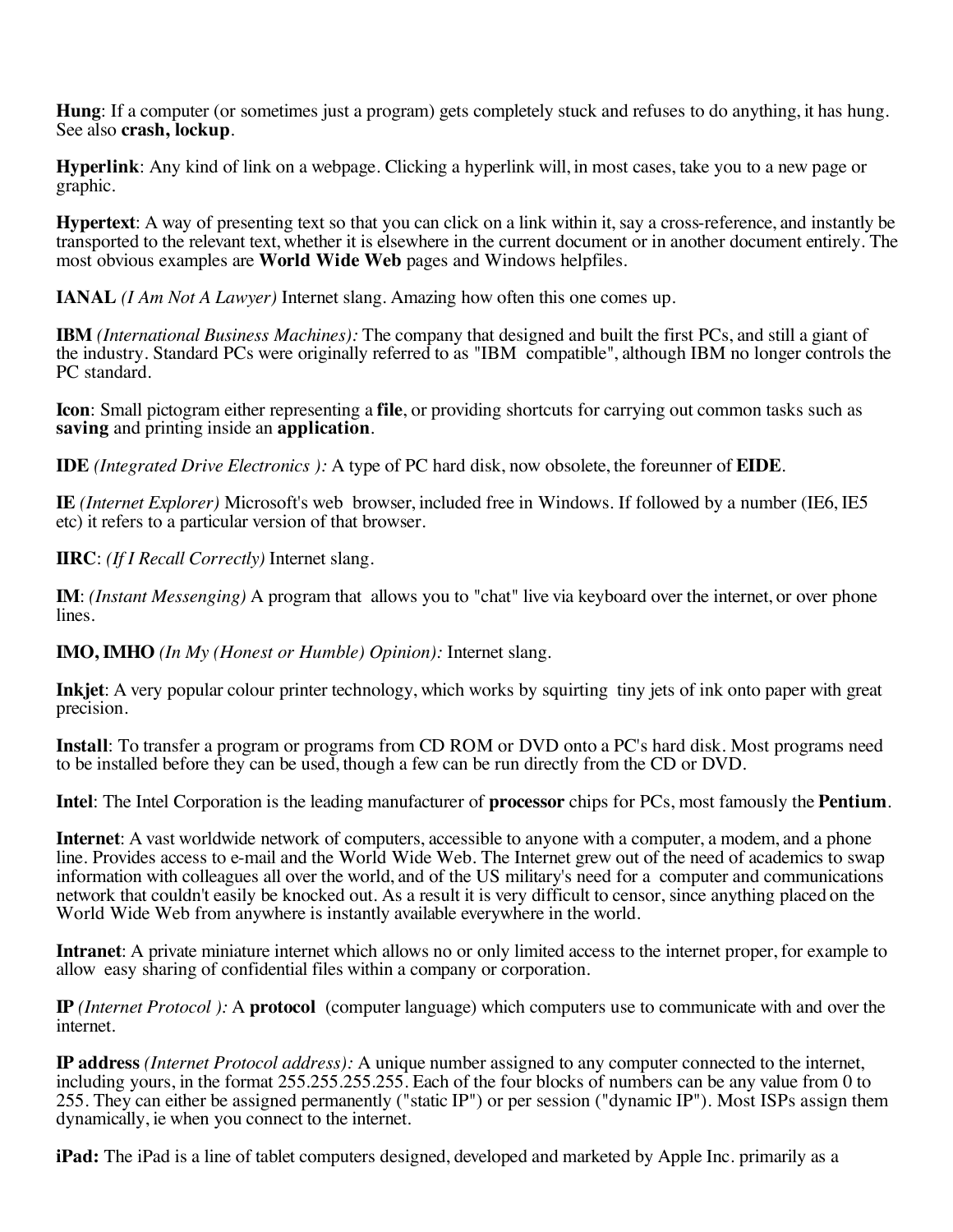platform for audio-visual media including books, periodicals, movies, music, games, and web content. It runs the same operating system as the iPhone, and can run its own applications (Apps) as well as iPhone applications which are downloaded via the Apple App Store.

**iPod:** The **Apple** Corporation's massively successful portable music player.

**iPhone:** *iPhone* is a line of internet and multimedia enabled smartphones designed and marketed by Apple, first released in 2007. It can function as a video camera, a camera phone, can send texts and receive visual voicemail. It is a portable media player, and an Internet client with email and web browsing capabilities, and both Wi-Fi and 3G connectivity. The user interface is built around the device's multi-touch screen, including a virtual keyboard rather than a physical one. It is also capable of running third-party as well as Apple application software (Apps), available from the App Store, of which today more than 425,000 are available for download.

**ISA**: *(Industry Standard Architecture*; pr."icer") A once-common type of PC **expansion card**, now obsolete; see also **EISA**, **PCI.**

**ISDN**: *(Integrated Services Digital Network )* An early high speed (for its time) internet connection system mainly aimed at business, now largely obsolete. Requires a special type of **modem** called a **Terminal Adaptor**.

**ISP**: *(Internet Service Provider)* A company which provides a connection to the internet, or internet services.

**ISTM**: *(It Seems To Me)* Internet slang.

**ISTR** *(I Seem To Recall):* Internet slang.

**IT** *(Information Technology):* What computers are all about - using technology to manage information. The computer industry is often called the IT industry, and computer departments often refer to themselves as the IT department.

**Java**: A programming language used to create small programs called **applets**, often to produce special effects on web pages.

**Javascript**: A set of program instructions, vaguely similar to **Java** but not actually related, written straight into the HTML of a webpage instead of as an applet.

**Joe job, joe-job**: Spam email apparently promoting a website that actually has nothing to do with it, intended to get the owner of the website in trouble.

**JPEG, jpg** *(Joint Picture [Experts] Group*; pr. "jay-peg") A standard type of compressed graphics file, widely used on the WWW. Particularly good for photographs. See also **compression**.

**Killer app** *(Killer application):* A program that is so clearly useful to someone that they will rush out and buy it immediately.

**Kbps:** *(KiloBits Per Second):* A measure of speed of information flow, usually over a modem. A Kilobit is a thousand **bit**s. See also **bps**, **Mbps**.

**Kilobyte**: Unit of measurement for pieces of information : actually 1024 Bytes (characters), but in practice almost always rounded down to 1000. Often written as just K, eg 250 K is 250 Kilobytes (250,000 bytes/characters - well not exactly, but close enough). See also **Megabyte**, **Gigabyte**.

**LAN** *(Local Area Network*; pr."lan"): A network of computers connected together, usually in a single department or building. See also **WAN**.

**Laptop**: A portable computer, with a CPU, screen and keyboard combined in one small package. They can do everything a desktop computer can do, but are usually more expensive because of the extra miniaturization required. Also called a **notebook**.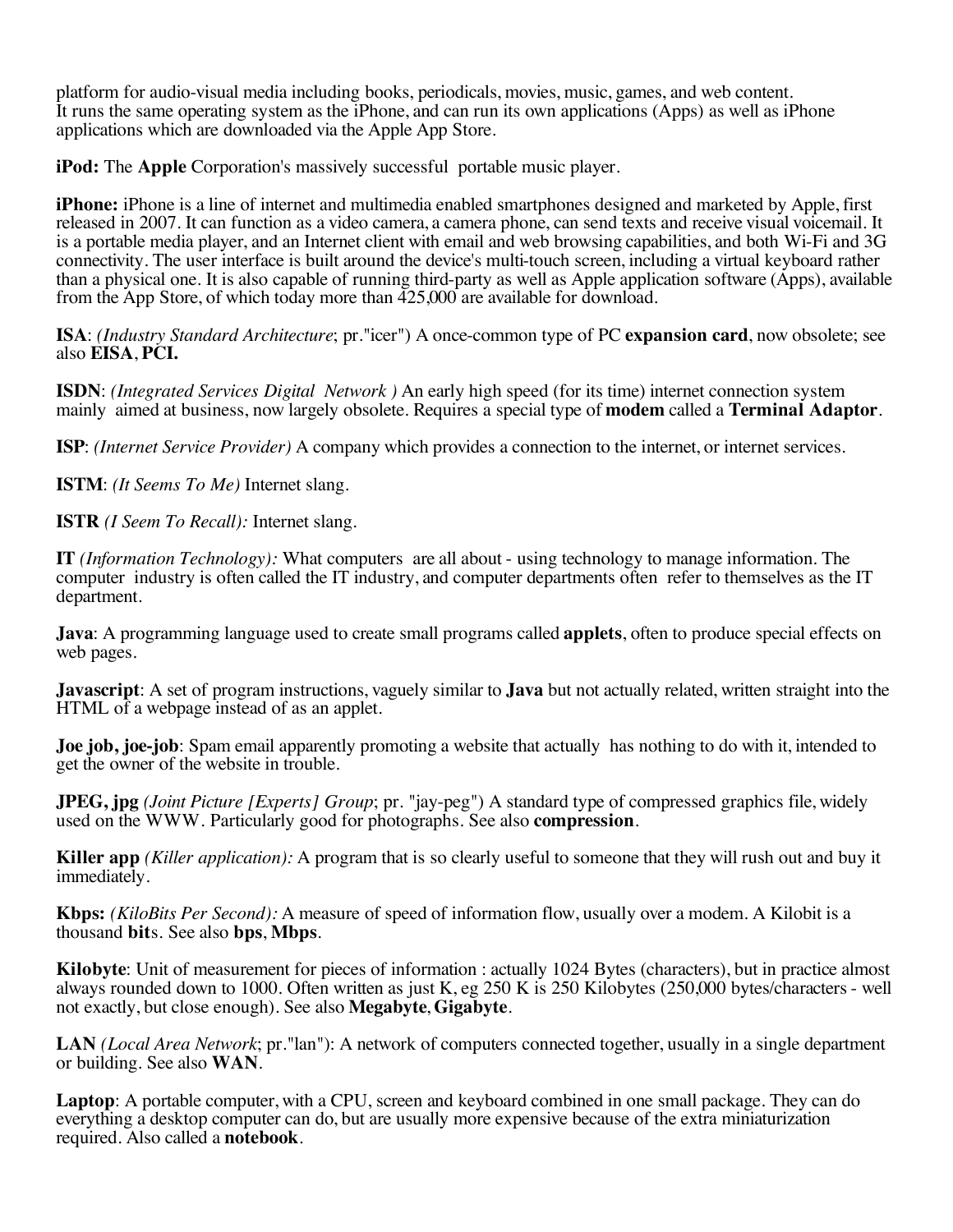**Laser printer, laserprinter**: A high speed printer intended mainly for office use, usually better for text than graphics, especially in colour.

**LCD** *(Liquid Crystal Display*): A type of computer screen, originally used only on **laptop**s but now increasingly used for desktop PCs and even televisions.

**Linux**: A rival PC **operating system** to Microsoft Windows, but unlike Windows it is "open source", which means that anyone can create their own version of it without having to pay royalties, and requires a much less powerful computer. Initially required a lot of technical knowledge, but is rapidly being made much more **userfriendly** and may soon start to challenge Windows' dominance.

#### **LMAO** *(Laughing My Ass Off)* Internet slang. Also **LMFAO**.

**Lockup, locked up**: An event which causes a computer to get stuck and refuse to do anything is a lockup. The computer is then said to be **hung** or locked up.

**LOL** *(Laughing Out Loud):* Internet slang.

**Mac, Macintosh**: **Apple Inc.**'s alternative to the PC, much loved by its devotees. Relatively incompatible with PCs, though most popular software is also released in Mac format.

**Mac address**: The unique serial number of an **Ethernet card**, required for connecting a PC to a **network**. (Nothing to do with Apple Macs, despite the name).

**Macro**: A small program used to automate repetitive or complex tasks. The Windows equivalent is a **wizard**. The Mac equivalent is an "Apple Script".

**Mailbomb**: One or more very large emails, sent to someone maliciously to stop them being able to use their mailbox and/or internet connection, because all the available **bandwidth** is being used up downloading the mailbomb(s). Most **ISP**s will close down any account responsible for mailbombing. See also **DoS** (Denial of Service).

**Malware:** A catch-all term for software installed by stealth onto a PC for malevolent purposes (hence the name). These may include displaying unwanted ads (**adware**), installing software you didn't ask for, or spying on your activities (**spyware**) and reporting them back to the culprit so that he can steal your bank account, address book etc.

**Mbps** *(MegaBits Per Second):* A measure of speed of information flow over a network (and if it's measured in Mbps, it's reasonably quick.) A Megabit is one million **bit**s. See also **bps**, **Kbps**.

**Megabyte**: Unit of measurement for pieces of information : approximately 1 million bytes or a thousand kilobytes. Often shortened to Meg or just MB. See also **Gigabyte**, **Kilobyte**, **Byte**.

#### **MegaHertz:** See **MHz**.

**Megapixel**: A million **pixel**s. Often used to measure the quality of digital cameras : the higher the number the better the camera.

**Memory** (Also known as **RAM)**: Where the computer holds whatever you are currently working on. The contents of memory are lost when the computer is switched off.

**MFD** *(Multi Function Device)*: A combined printer, scanner, photocopier and fax machine.

**MHz** *(Megahertz)*: Millions of cycles per second. Most often used as a measurement of a PC processor chip's speed and power, with bigger numbers meaning more speed and a higher price. See also **GHz**.

**Micro** *(Microcomputer):* When desktop computers first appeared in the 1970's, they were often called microcomputers, later shortened to micro, to distinguish them from the so-called minicomputers of the day, which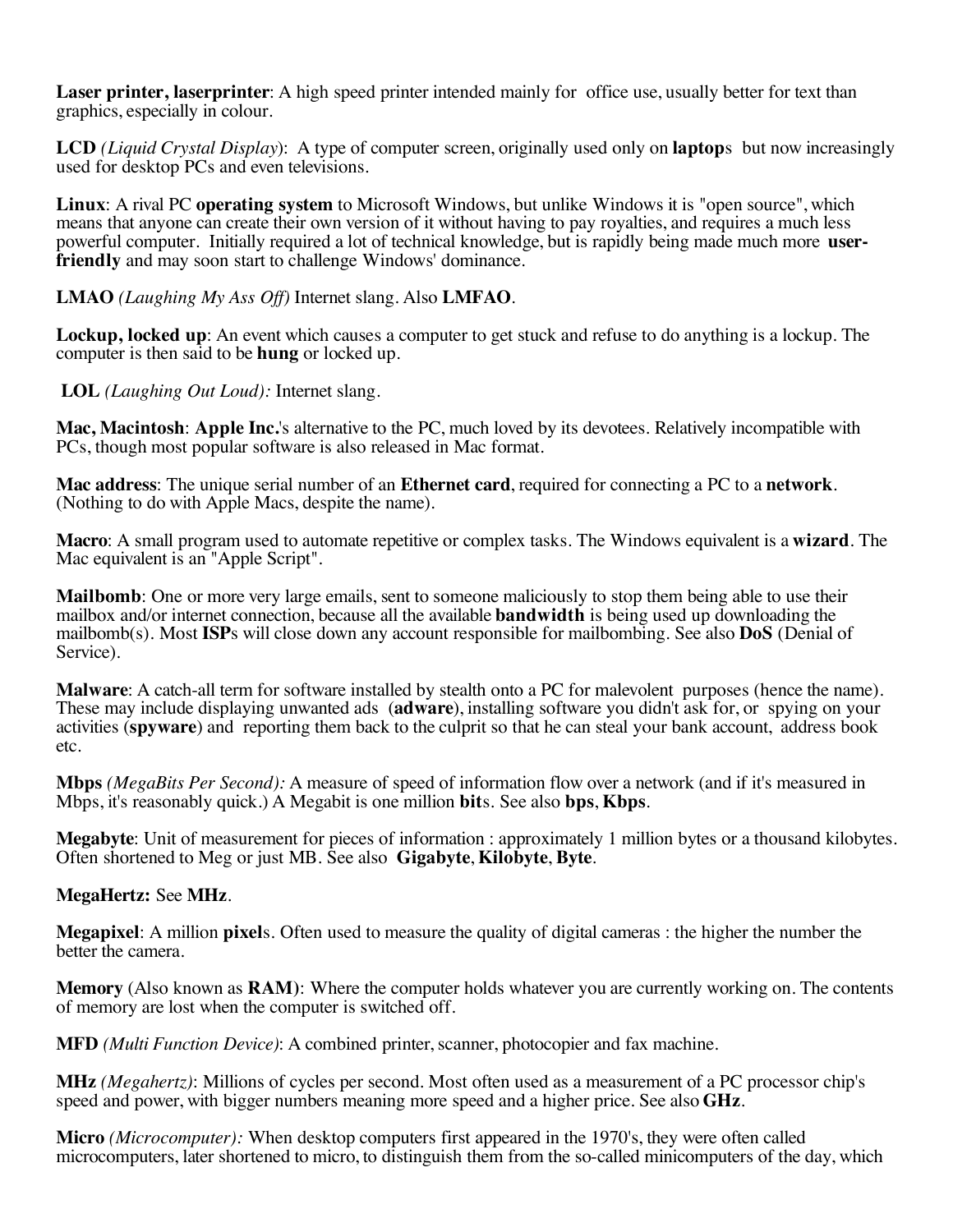far from sitting on a desk were a good deal bigger than it! There was also a popular home computer called the BBC Micro, now long obsolete.

**Micro-filter**: A device which allows you to use an ordinary phone over a telephone line set up for an **ADSL** internet connection. Sometimes just called a filter.

**Microsoft**: By far the largest software provider for PCs, they created Windows, Microsoft Office (which includes Word, Excel, Access and Powerpoint), Internet Explorer, Outlook and many other widely used programs.

**MIDI** *(Musical Instrument Digital Interface*; pr. "middy"): A very popular standard for controlling musical instruments connected to computers. Many **soundcard**s have a built-in synthesizer which can play back MIDI files, though if it's a cheap one they probably won't sound very good. A MIDI file is a set of instructions to play particular notes at particular intervals in particular styles, not a recording.

**MIME** *(Multipurpose Internet Mail Extension*; pr. "mime"): An encoding system used in **email**, mainly for sending attachments. Email was originally designed to just use plain text, so programs, graphics etc have to be sort of disguised as text for email systems to be able to handle them. MIME is more powerful than its predecessor, UUENCODE (pr. you-you-encode), but not all systems accept it.

**MLM** *(Multi-Level Marketing):* A scam similar to pyramid selling, once much in evidence on the internet, particularly in **spam**. Despite the claims of those promoting MLM, it is of dubious legality in most jurisdictions.

**MMORPG** *(Massive Multiplayer Online Role-Playing Game)*. An online role-playing game (**RPG**) designed to played by thousands of players simultaneously, such as Half-Life or World of Warcraft.

**Modem** *(MOdulator/DEModulator):* A device for allowing computers to communicate over a phone line. May be either an **expansion card**, or an external device plugged into one of the **serial ports**.

**Monitor**: A computer screen, display.

**Motherboard**: The main circuitboard in the computer - all the other bits and pieces are plugged into it.

**Mouse**: A device used to move a pointer around on the computer screen.

**MP3** *MPeg-1 audio layer 3)*: A very popular standard for compressing audio and particularly music files down to a reasonable size with little or no perceptible loss of quality, and the files created using it - "an MP3" is an audio file. See **MPEG**, **Compression**.

**MPEG** *(Motion Picture Experts Group*; pr. "em-peg"): A set of standards for compressing video and audio files, and the committee that came up with them. Also, often used to mean movie files created to the MPEG standard.

**Nameserver**: An internet server which translates the alphabetic web addresses favoured by humans into the numeric ones used by computers.

**Napster**: A pioneering **peer-to-peer** internet file-sharing system. Because much of the data shared was copyrighted, and thus being distributed illegally, the operators of Napster were hit with a number of large lawsuits by the music industry, and later closed down. The name was bought and is now used by a legal pay-to-download service.

**Network**: A way of linking several computers together so that their users can share resources such as printers and documents, often via a central computer called a **server**. See also **LAN**, **WAN**, **Ethernet**.

**Network card, Network Interface Card**: An **Expansion card** which lets a PC communicate with a **network**, required for **broadband** Internet access. See also **Ethernet**, **NIC**.

**Newbie** *(New beginner):* Internet slang for someone who hasn't been using computers or the internet long. In gamer's slang: **NOOB**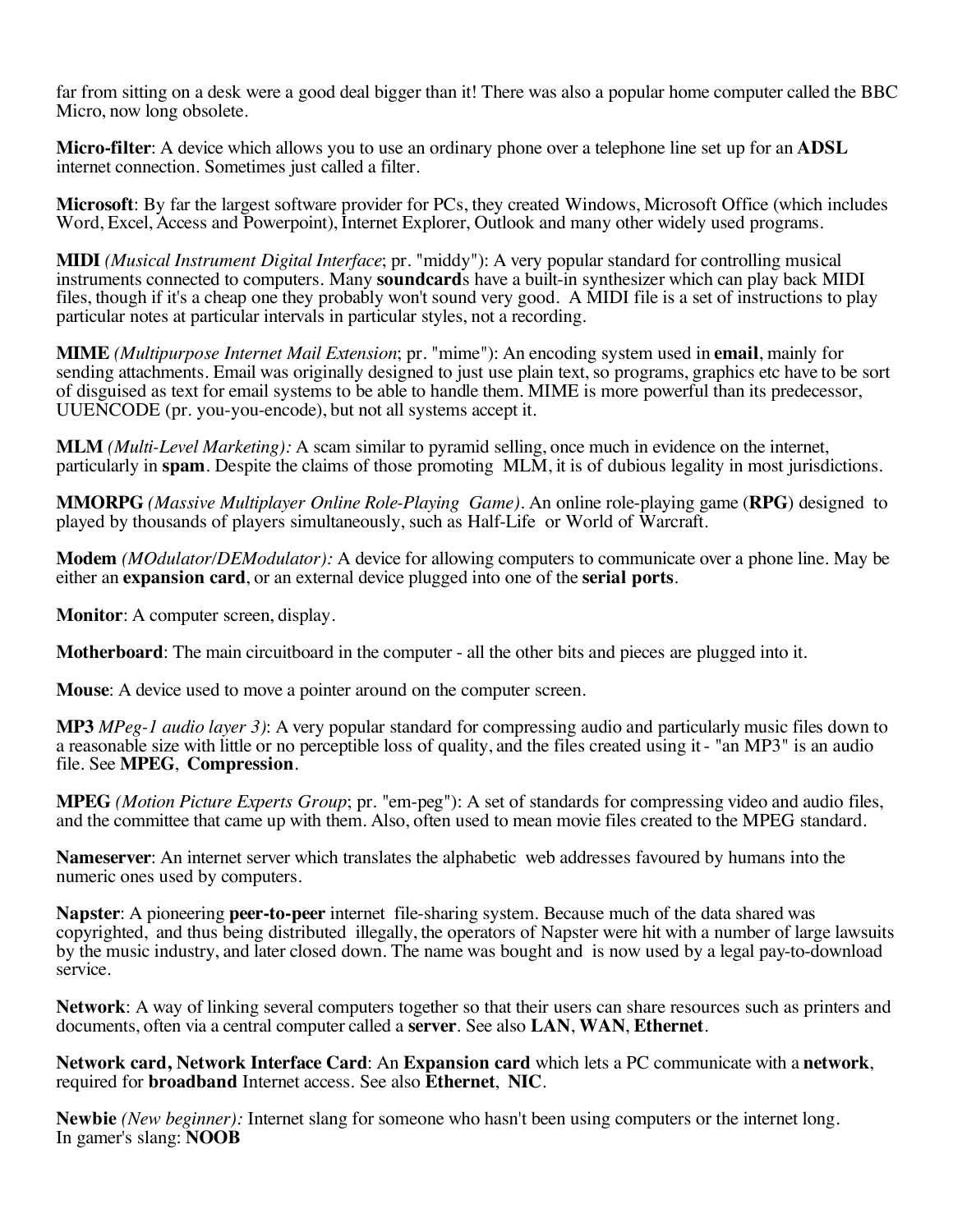**Newsgroup** (or just News): A public area where you can read and post messages on a particular topic or theme, allowing public discussion, either on the Internet or a Bulletin Board. Similar to a **forum**. Most newsgroups cover a specific topic, and newsgroup users get very annoyed if people post messages which are off-topic, ie not relevant to the topic under discussion. See also **Usenet**.

**NIC** *(Network Interface Card)*: An **Expansion card** which lets a PC communicate with a **network** or use a **broadband** internet connection. Almost all modern NICs are **Ethernet** cards.

**Notebook**: A portable computer, with a CPU, screen and keyboard combined in one small package. They can do everything a desktop computer can do, but are usually more expensive because of the extra miniaturization required. Also called a **laptop**.

**OCR** *(Optical Character Recognition):* A program which attempts to convert a scanned image (ie a picture) of text into text that can be edited in a word processor. The result is rarely 100% accurate and must be carefully proofread, but it can save a lot of retyping.

**OEM** *(Original Equipment Manufacturer)* as opposed to a third-party manufacturer.

**Office Suite**: A related group of programs for business use, usually including a word-processor, spreadsheet, database and a number of other programs. The best known is Microsoft Office.

**Off-topic:** A message which is not relevant to a particular **newsgroup** or forum on the Internet is said to be "off-topic". Posting off-topic messages in newsgroups annoys people intensely, as they make it harder to follo discussion properly.

**Online:** Connected to the internet, or of the internet.

**Open Source:** Software (usually) that is created and distributed with either relaxed or no copyright restrictions.

**Operating System**: Every computer has an operating system, which is a sort of master program that runs automatically when you switch the computer on, and continues running till you switch off. It is responsible for the many routine tasks required to keep a computer running : moving the pointer when you move the mouse, providing icons and menus, running other programs such as a word processor or a game which you may request, controlling the various disk drives, the screen and so on. The most widely used PC operating system is Microsoft **Windows**.

**OS/2** *(Operating System 2):* A rival PC **operating system** to Microsoft Windows, produced by IBM in the 1990s, now obsolete.

**Overwrite**: Replace a computer file such as a document or picture with a newer version, destroying the earlier version. If you make changes to a document and save it with the same filename, the previous version is overwritten and usually cannot be restored.

## **P2P**: See **peer-to-peer**

**Palmtop**: A small computer which fits into the palm of your hand. They run similar software to conventional PCs, but (unlike **notebook** PCs) are more limited in what they can do than desktop PCs, because of the constraints of miniaturisation. See **PDA**.

**Parallel Port:** A special socket for plugging a printer into a computer. The computer usually refers to the parallel port as LPT1.

**Patch**: A program which makes updates to computer software, usually to fix bugs which had not been detected when the software went on sale. The best place to look for a patch is on the software manufacturer's website.

**PC** *(Personal Computer):* Originally just short for "personal computer", PC is now an industry standard, partly evolved in the marketplace, partly agreed by a committee of the major players in the computer industry. A term which is often used erroneously to distinguish between Apple Macintosh (Mac) computers and all others.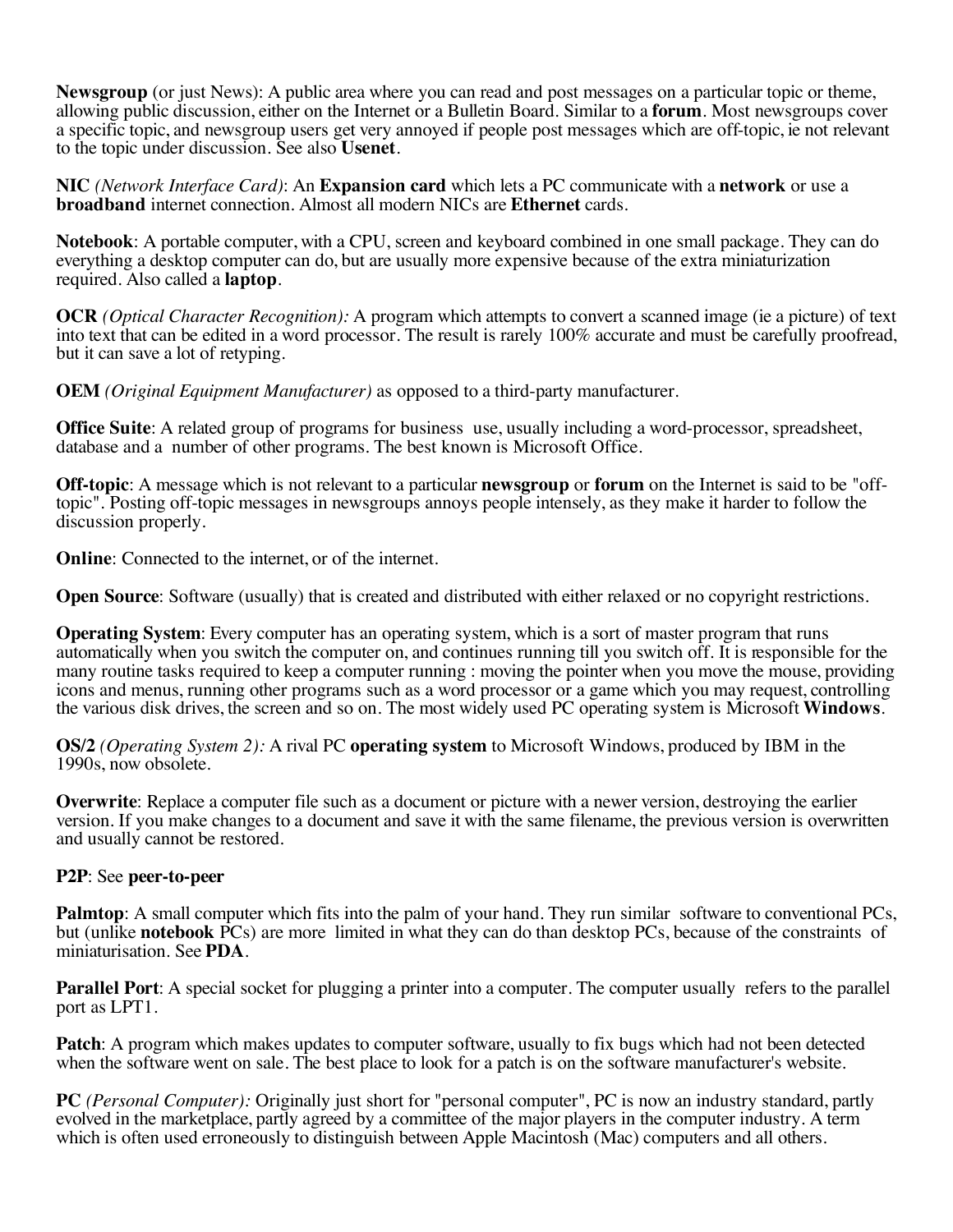**PC 2011** (2010, 2009 etc): An agreed standard for new PCs, set each year by a committee of the major players in the computer industry.

**PCI** *(Peripheral Component Interconnect):* A standard for PC **expansion cards**, currently the most popular. A "PCI slot" is a socket on the **motherboard** for such cards.

**PCI Express**: A special type of PCI slot for the latest graphics cards, now replacing **AGP** in new computers.

**PCMCIA** *(Personal Computer Memory Card International Association):* A type of PC **expansion card**, the size of an ordinary credit card, mainly intended for use with **notebooks**.

**PDA**: *(Personal Digital Assistant)* A small handheld computer used for taking notes on the move, keeping contact information and so on. Now being replaced by smart phones. See also **palmtop**.

**PDF** *(Portable Document Format):* A popular document format, used mainly for online computer manuals, which retains the look of a printed book onscreen. PDFs are created using Adobe Acrobat, but can be read and displayed by many different programs including Internet Explorer.

**Peer-to-peer**: A type of **network** where computers are connected together directly, rather than via a **server**, allowing them to access each other's hard disk etc.

**Pentium**: The best known PC **processor** (or **CPU**), manufactured by Intel.

**Peripheral**: Anything that plugs into the computer, such as keyboard, printer etc.

**Phishing**: An internet scam in which a forged message from a "bank", or other business, provides a link for you to go to their website and "confirm your details" - but the website is a fake, and if you do enter your details they will be used to steal all your money. Note that a legitimate email from your bank should be addressed to you personally rather than "Dear customer" etc, and will *never* ask you to enter your PIN.

**Pixel** *(PICture ELement):* All computer screen or printed images are made up of pixels, small square dots - the smaller the pixels, the higher the image quality.

**pixelated**: A picture that has been compressed so much that the pixels that make it up are large and visible to the naked eye, making the image look like it is made out of square blocks (which it is, but they shouldn't be visible).

**Plasma**: A type of very large screen, either TV or computer monitor. At present plasma screens aren't very suitable for computing because the images, although bright and colourful, aren't very sharp, especially when depicting motion.

**Platform-independent**: If something is platform-independent, you don't need a particular type of computer or particular software to use it. Perhaps the best example is the internet, which you can access from a PC, Mac or just about any other type of computer, and using a huge range of different software.

**Plug'n'play** *(Plug and Play):* A system which automatically detects any new hardware that is plugged into the computer and adjusts to it without human intervention.

**Podcast:** An audio file that can be downloaded to a portable audio player or computer, usually speech.

**POP3** *(Post Office Protocol version 3*; pr. "pop 3"): A **protocol** for transmitting and receiving email, but mostly used just for receiving. (Transmitting is still mostly handled by it's less powerful predecessor, **SMTP**).

**Pop-up**: A form of online advertising where the advert pops up in a separate browser window when you go to a particular webpage. Many people find them annoying, and most browsers now have the ability to block pop-ups from opening.

**Port**: A socket on the back (usually) of a computer which allows you to plug in extra hardware such as a printer or modem.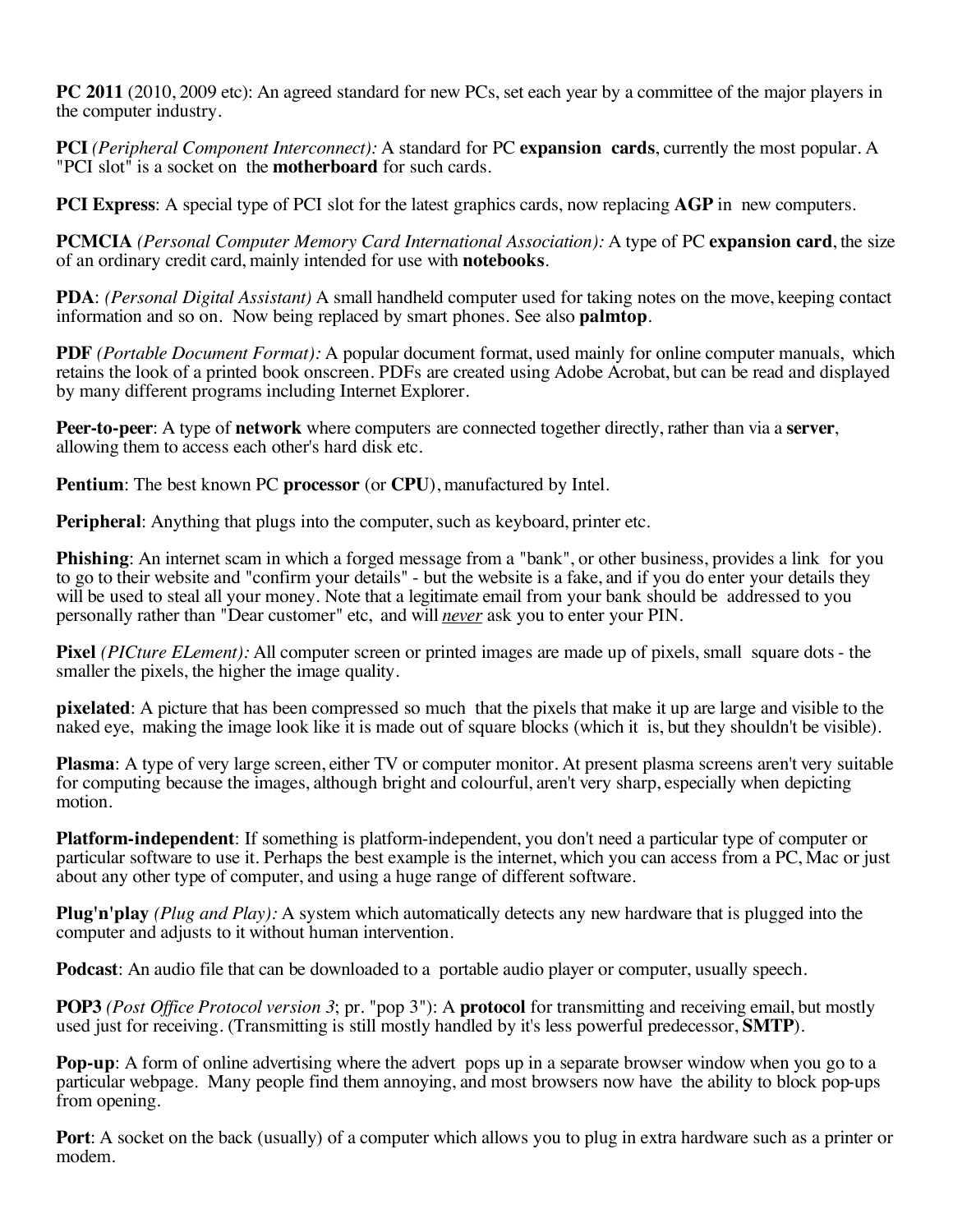**Portal**: A virtual gateway between computer systems, or a website that provides links to lots of useful sites on a particular theme, eg shopping or news.

**POST** *(Power On Self Test*; pr. "post"): A routine PCs go through when first switched on, before loading the operating system, to make sure the hardware is working properly.

**Post**: To upload content to a website or online bulletin board.

**Power-on password**: A password which the computer will prompt you for whenever the computer is switched on, a good security measure provided you don't forget the password. Power-on passwords can usually only be bypassed by taking the computer to bits.

**Powerpoint**: A popular program for creating graphical presentations, mostly for business use. Available separately or as part of Microsoft Office, Microsoft's office suite.

**Processor**: The nerve centre of the computer : everything flows through it. Also called the **CPU**. The best known are Intel's **Pentium** and AMD's **Athlon**. The most important single specification on any PC is the speed of its processor, usually measured in megahertz (MHz), or gigahertz (GHz).

**Program (Application):** A program is essentially a list of instructions that tell a computer how to do something. Any **word processor**, **spreadsheet**, **database**, game or any other tool you may use on a computer is a program (often a group of programs). Also referred to as **software**.

**Protocol**: Any "language" used by computers to communicate with each other for particular tasks.

**Proxy server**: A computer used to store copies of popular webpages at an **ISP** and provide them on request, to save having to fetch them from the website each time.

**PS/2**: A type of connector that was used to plug in mouse and keyboard on PCs, now replaced by **USB**.

**PS2** (without the *l*) is often used to refer to Sony's PlayStation 2, a popular games console.

**PVR** *(Personal Video Recorder):* A TV video recorder which records to a **hard disk** (such as TiVo or Video-On Demand). Typically a standalone unit, but you can also get software which allows you to use your PC's hard disk for this purpose.

**Quad-core**: PC **processor**s which have four complete processors on the same chip, allowing computers to handle multiple tasks faster. See also **dual-core**.

**Quicktime**: A video compression standard created by Apple for use on both Macs and PCs, and the program which displays such movies.

**RAID** *(Redundant Array of Inexpensive Disks*; pr. "raid"): A way of connecting multiple hard disks together so that a computer sees them as one very large, very fast disk instead of many smaller ones. Often called a "RAID array", even though the acronym already contains the word array. Mostly used on network servers.

**RAM** *(Random Access Memory*; pr. "ram"): The computer's main **memory**, which it uses to hold whatever you are currently working on. The contents of RAM are lost when the computer is switched off. Adding more RAM is often the most cost-effective upgrade for an ageing computer.

**Readme**: An electronic document, usually distributed with software, containing additional information that didn't make it into the printed guides, often giving tips about troubleshooting installation problems, and last minute changes to the software. It is usually entitled "readme.txt".

**Read-only**: A read-only file has been set so that it cannot be altered or deleted. See **write-protected**.

**Real Audio, Real Media, Real Video**: An audio and video compression system from RealMedia Inc which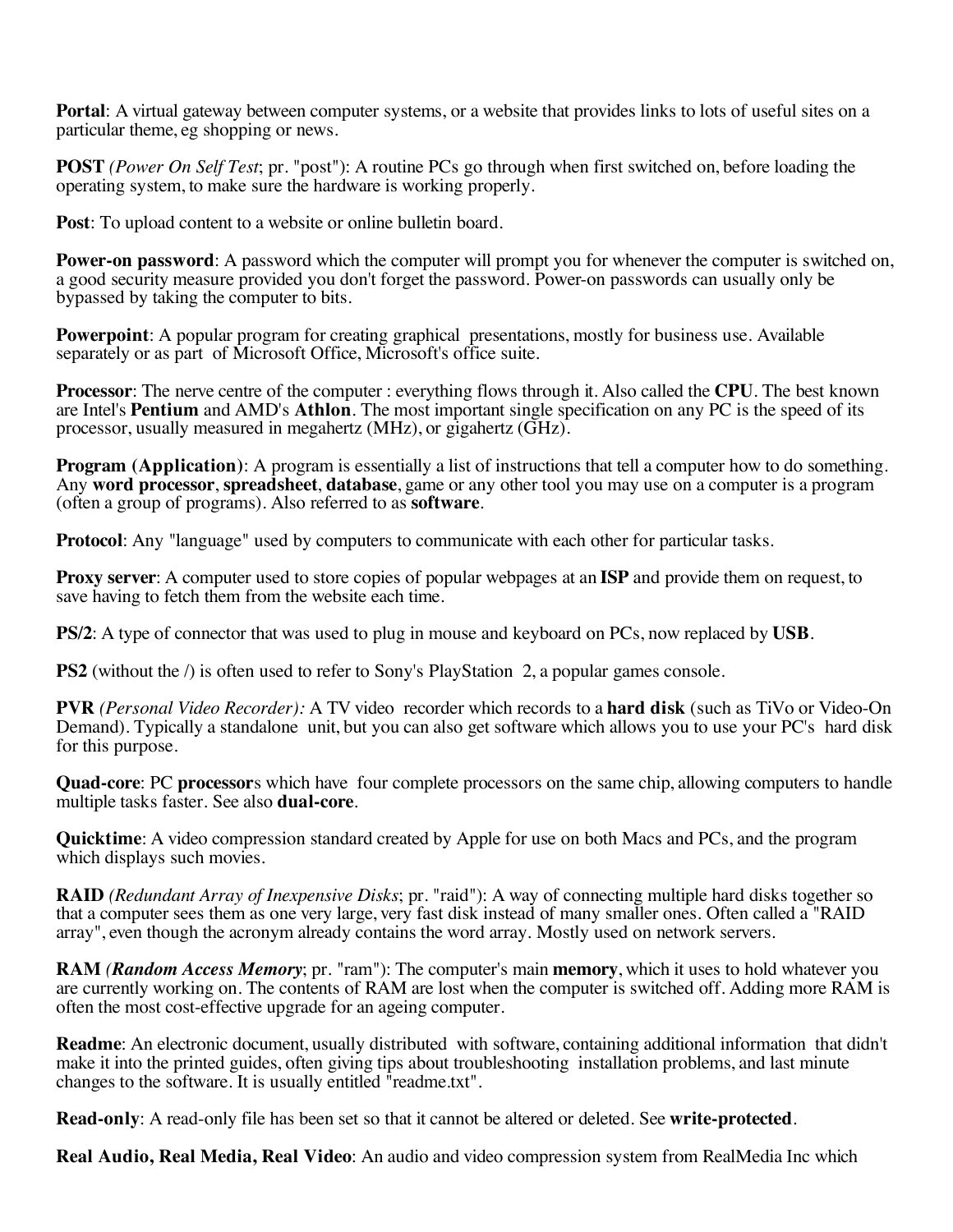produces files small enough to "stream" in real time over an ordinary modem, at the cost of a lot of sound/vision quality. See **streaming.** 

**Reboot**: Restart the computer, either by shutting it down properly and restarting it (a soft reboot), or just switching it off and on again (a hard reboot - should only be used as a last resort).

**Registrar**: An organisation which retains a register of internet **domain** names, who owns them, and where they can be found. Domains under the most popular **TLD**s such as .com, .net and .org can be registered with a number of different competing registrars, but you only need to register with one of them. National domains such as .uk usually have only one registrar.

**Registry**: A file on Windows PCs which contains all the settings for the PC and its software. Can be edited by the user, but this should only be done as absolutely a last resort, as it is possible to trash the operating system completely if you don't know what you are doing.

**Resolution**: Loosely speaking, the quality of an image. When printing or working with images, the resolution is usually measured in Dots Per Inch (dpi) - the more dots per inch, the higher the quality of the image but the larger the file needed to store it. The screen resolution is how many **pixels** fit on the desktop, the most popular ones being 800 x 600 and 1024 x 768 - the former makes images, icons etc look bigger, but the latter means you can fit more of them on the screen.

**Rewriteable**: A special type of reuseable **CD** or **DVD** which you can write to, delete the contents, and write to again, theoretically forever. A conventional CD or DVD's contents can't be changed once they have been written. However, rewriteable CDs and DVDs are less reliable and more expensive than write-once media.

**RGB** *(Red, Green, Blue):* The three colours used by a computer screen - all the other colours can be made up by mixing red, blue and green. A few printers use this system as well, though most use the alternative **CMYK** system instead.

**Ripper**: Program which copies ("rips") tracks from music CDs onto a computer, often as an **MP3**. Technically this is illegal in many jurisdictions, but the practice is extremely widespread and usually tolerated, as long as the ripped tracks are for personal use only.

**ROFL** (or ROTFL) *(Rolling On the Floor Laughing):* Internet slang indicating laughter.

**ROM** *(Read Only Memory*; pr. "rom"): Memory whose contents are preset and cannot (usually) be changed by the user. See also **CD-ROM**.

**Router**: A device used to connect networks together, for example so that several PCs can share one internet connection. A relative of the **hub**, but more powerful.

**RPG** *(Role Playing Game):* A computer game in which you control a character and interact with other characters, explore virtual worlds, undertake quests et cetera. See **MMORPG**.

**RSS** *(Really Simple Syndication):* An automated system for gathering information, usually news, from multiple sources and bringing it together in one place, usually a website. If any of the information is changed at the source, it is automatically updated at the target.

**RTFM** *(Read The F\*\*\*\*\*g Manual)* Internet slang, usually fired at people asking basic questions to which they would know the answers if they had looked at the manual.

**RTS** *(Real Time Strategy):* A computer game where you command armies (usually) of animated figures, direct their development, fight their battles and so on. "Real Time" because the game runs continuously rather than waiting for your orders, though in practise you can usually pause the game as much as you like unless you are playing against a human opponent.

**Safe Mode**: A cut-down version of **Windows** which you can launch instead of the full version for troubleshooting purposes.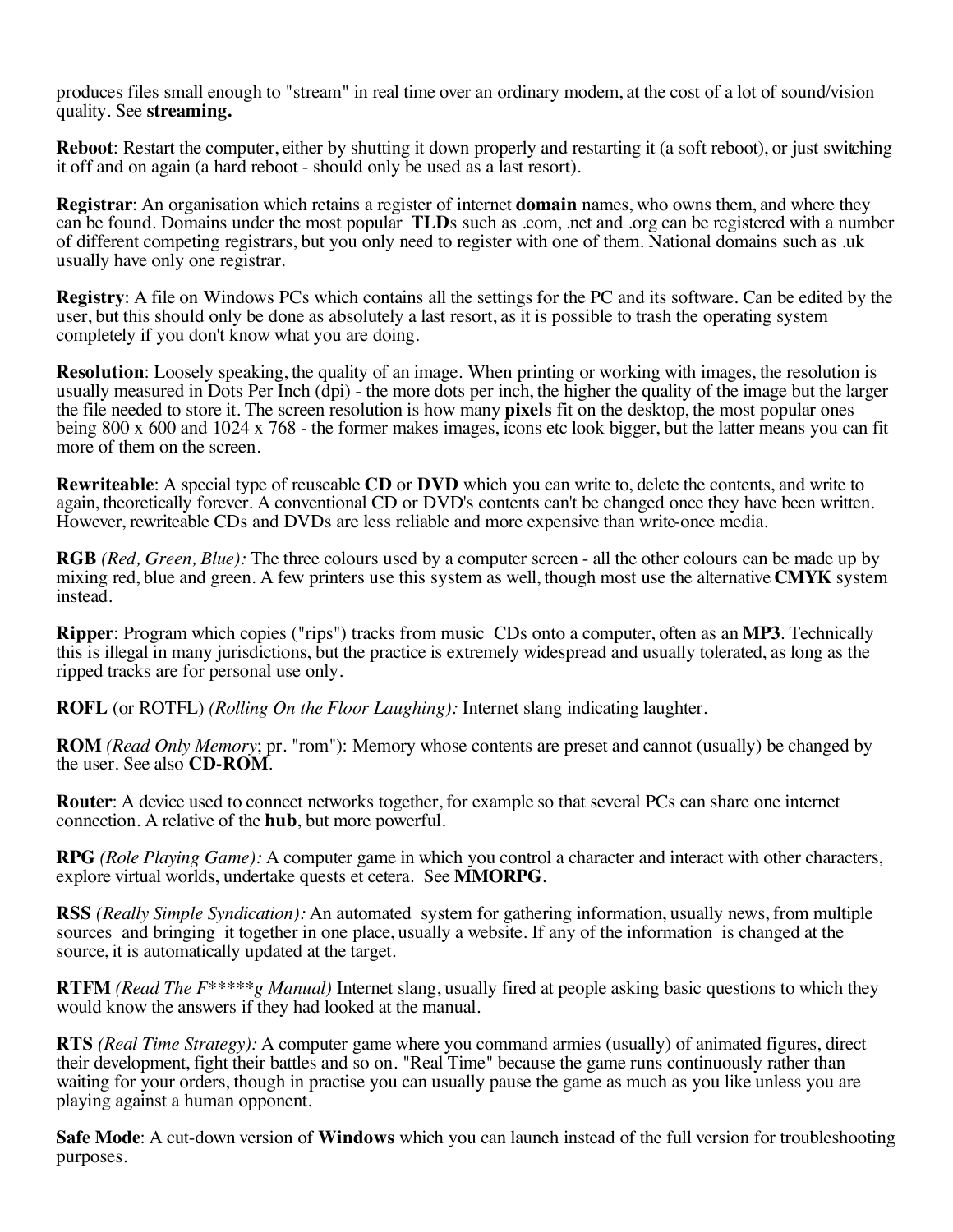**SATA** *(Serial Advanced Technology Attachment):* The latest high speed standard for connecting hard disks to your computer, replacing **EIDE** on most new computers.

**Save**: Copy whatever you are working on from **memory**, which is lost when you switch off the computer, to permanent **storage**, usually the hard disk. It is a good idea to save frequently when you are working on something important, in case there is a sudden power cut or you make some awful mistake that trashes your document.

**S/B Compatible** *(SoundBlaster compatible)*: A common **Soundcard** format. In practice anything which is described as "S/B compatible" should work with almost all sound cards.

**Scanner:** A device which makes high-resolution copies of printed images and text to use on a computer.

**Screensaver**: A program that blanks the computer screen or displays images if you don't do anything for a few minutes. Early screens could have images literally burned permanently onto the tube if left displaying the same thing all day. This is no longer a problem, and these days screensavers are mostly used for security (with a password to return to normal mode), or just for fun.

**Scroll, scroll-bar**: To scroll something is to move it up or down the screen, so you can see what is above or below the current position, for example at a website. A scroll-bar is a bar on the right-hand side (usually) of a window which allows you to move the text etc up and down the screen with a mouse. If the window is too wide to fit the screen there will be a scroll-bar at the bottom, so you can scroll the text left and right too.

**SCSI** *(Small Computer Systems Interface*; pr. "scuzzy"): A fast system for controlling hard disks, tape drives, and various other add-ons. Sometimes used for a PC's main hard disk, but more often the main hard disk is controlled by an **EIDE** controller built into the motherboard. Now falling into disuse.

**Search engine**: A website directory which indexes as many websites as it can and allows you to search its database for sites on particular subjects. Because of the immense size and rate of growth of the world wide web, no-one has a complete directory of all sites which exist. The most popular today is Google.

**Security Suite**: A set of programs designed to protect a computer from **malware** and similar threats. Usually consists of a **firewall**, **antivirus** program, anti-**spyware** program, and often an anti-**phishing** program.

## **Serial ATA**. See **SATA**.

**Serial Port:** A socket for plugging devices into the computer. Most had two, called COM1 and COM2. Most often used to plug in a modem or mouse; however, on many modern computers a modem is built into the computer as an expansion card, and the mouse has its own separate port. Now replaced by USB.

**Server**: A computer at the centre of most **networks** which provides **files** and other services to other computers. Also known as a file server.

**Shockwave**: A very impressive technology from Macromedia Inc. (now Adobe) for making animations, games, sound and all kinds of special effects on a webpage.

**shoot-'em-up**: A computer game in which you control a character, vehicle etc and shoot lots of onscreen enemies. Also called an **FPS** (First Person Shooter).

**Shortcut**: In **Windows** (from 95 on), a type of **icon** which lets you launch a program quickly, without having to search for it. Often placed on the Windows **desktop** for convenience. Usually has a small arrow in the bottom lefthand corner, to show it is a shortcut rather than the program itself. On Mac OS referred to as an **Alias**.

**SIMM** *(Single In-line Memory Module*; pr."sim"): A module of **RAM** for older PCs. Replaced by **DIMM**s on newer computers.

**SIR** *(Serial InfraRed)*: A wireless communication system for PCs and peripherals, especially laptops. Only works when the devices are in line-of-sight of each other.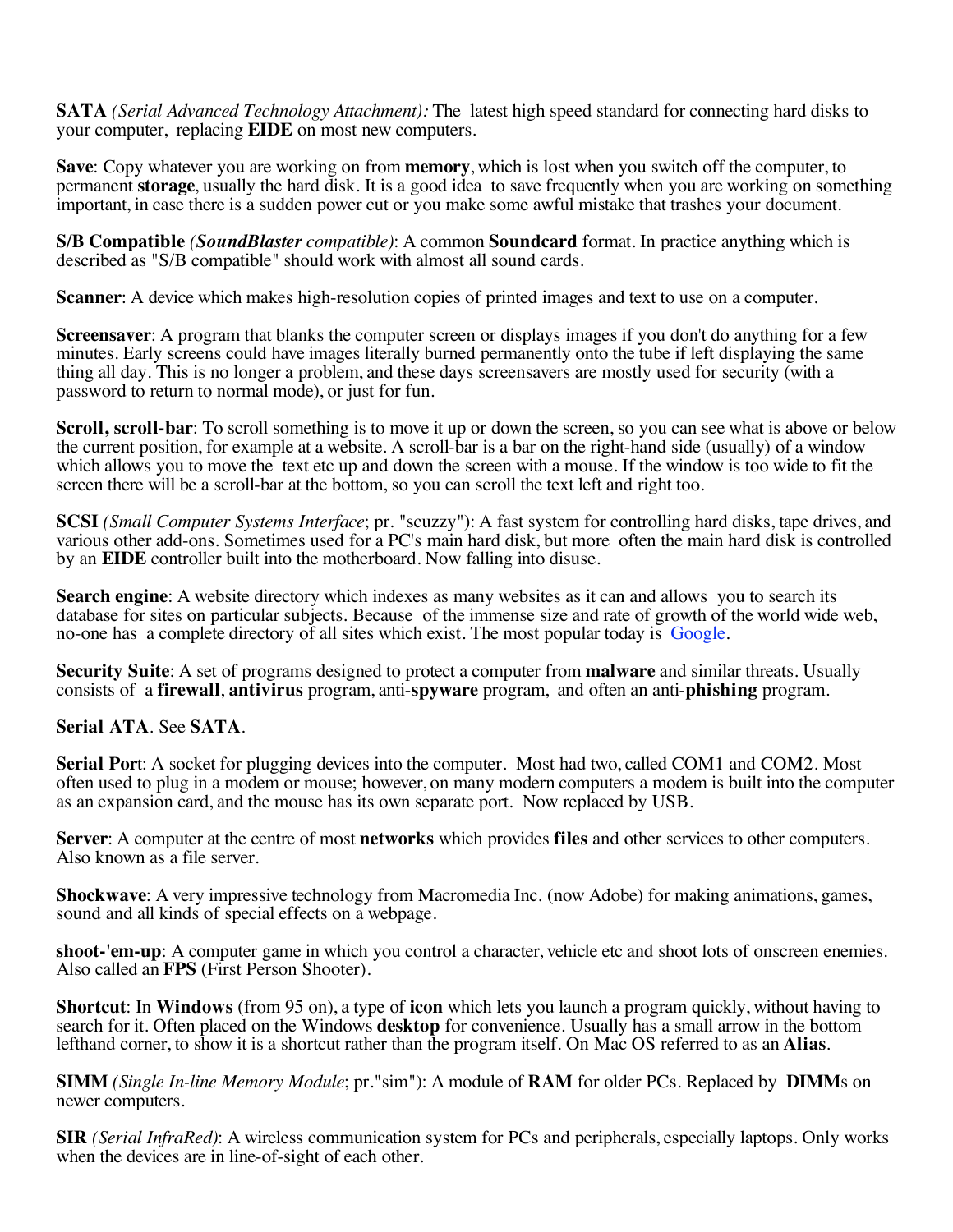**Smartphone:** A high-end mobile phone that offers more advanced computing ability and connectivity than a standard mobile phone. It runs a complete mobile operating system and may serve as a personal digital assistant (PDA), a portable media players, and a camera, (which can also include a digital video a recorder). It often features GPS navigation, Wi-Fi and mobile broadband access.

**SMTP** *(Simple Mail Transfer Protocol)*: The original method of transmitting and receiving email on the internet. Still often used for transmitting, but has been widely replaced by **POP3** for receiving.

**Smiley:** :-) *or* :) A group of symbols used to indicate a smile or laughter in an email or newsgroup message (look at it sideways). There are all sorts of variants including :-( for sadness, ;-) for a smile with a wink, and :-o for astonishment. Collectively they are often called **emoticons**.

**Social Network**: A social structure made up of individuals (or organizations) called "nodes", which are tied (connected) by one or more specific types of interdependency, such as friendship, kinship, common interest, financial exchange, dislike, or relationships of beliefs, knowledge or prestige.

**Social Networking Service**: is an online service, platform, or website that focuses on the building and reflecting of social networks or social relations among people, who, for example, share interests and/or activities. A social network service essentially consists of a representation of each user (often a profile), his/her social links, and a variety of additional services. Most social network services are web based and provide means for users to interact over the Internet, such as e-mail and instant messaging. see **Facebook**

**Software**: The programs that run on a computer. Without software, a computer can't do anything.

**Software Protection Dongle**: A piece of hardware that attaches to a computer in order to make a piece of secured software run. Essentially A security key, a dongle in this sense, is used as a high-end form of security to prevent the unauthorized copying of software, since making a copy of the hardware itself is much more difficult than simply copying the software. See **Dongle**

**SoundBlaster**: The best known type of **Soundcard**, made by Creative Labs. Most modern soundcards are described as "SoundBlaster compatible" (or **S/B compatible**), meaning that they understand the same commands as the popular SoundBlaster range, and should therefore work with almost all programs.

**Soundcard**: An **expansion card** which enables the PC to make sounds more sophisticated than a simple "beep!". Almost all modern PCs are fitted with soundcards; nowadays they are often built into the motherboard instead of being added as an expansion card.

**SP2** *(Service Pack 2)*: A major enhancement to Windows XP, particularly its security vulnerabilites, downloadable as a free patch from Microsoft's website.

**Spam**: Originally a name for mass postings to Usenet **newsgroups** advertising products or services, regardless of their relevance to the newsgroup. (The name comes from a famous Monty Python sketch in which every conversation is interrupted every few seconds by people shouting "spam spam spam" at the top of their voices). Now generally used to describe bulk commercial advertising emails (**UCE**). Sending spam is a violation of most ISPs' **AUP**.

**Spreadsheet**: A **program** used for doing calculations and setting up financial balance sheets, indispensable for accountants and managers. The best known are Microsoft Excel and Numbers on the Macintosh.

**Spyware**: Programs, typically installed by stealth, which record what you do on your PC and send reports to criminals, allowing them to steal your bank details, passwords and so on. See also **Malware**.

**Standalone**: A computer not connected to any kind of network.

**Start Button**: A button on the lefthand end (usually) of the **Taskbar** in most versions of **Windows**, which you click on to display the **Start Menu**.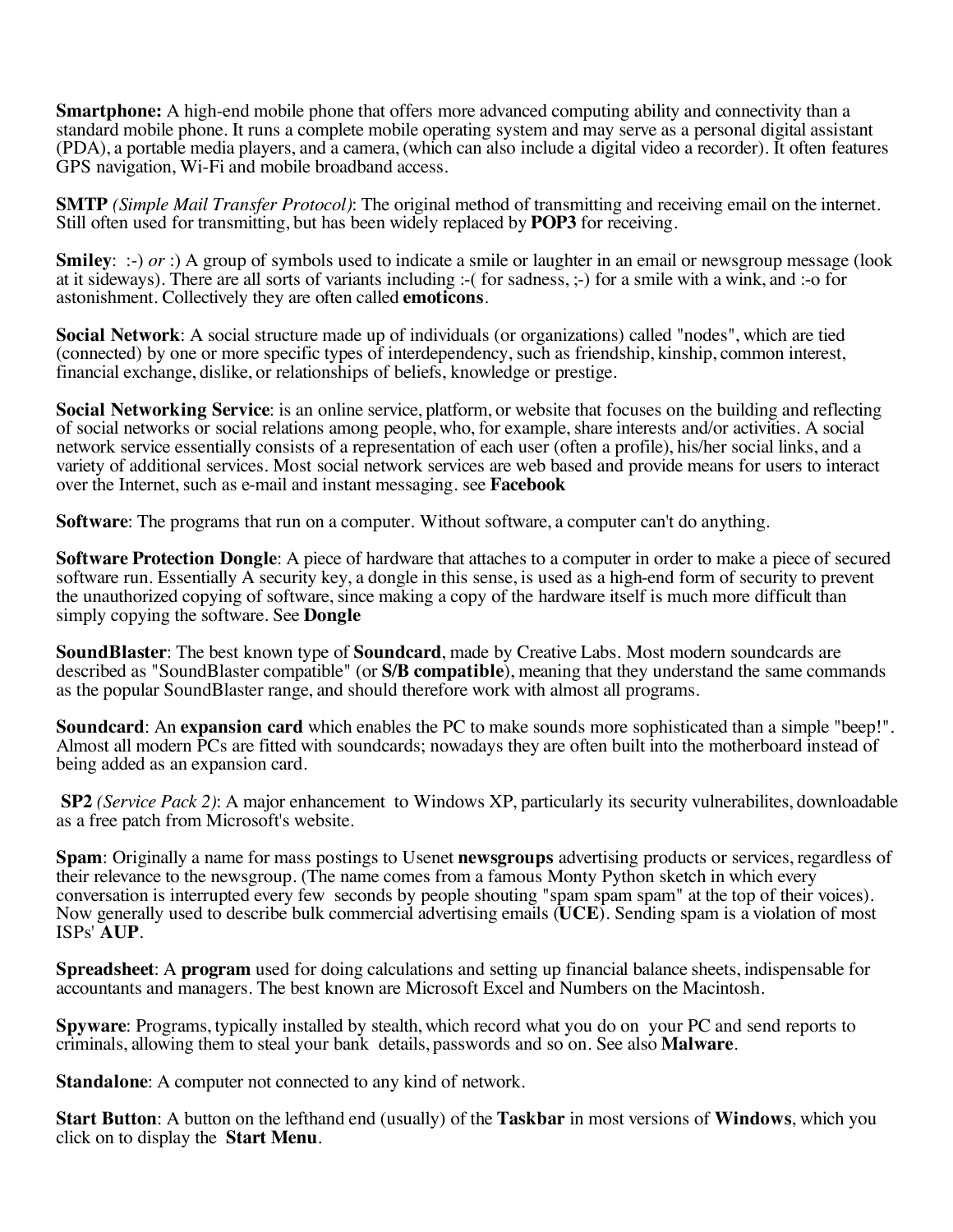**Start Menu**: A set of menus which appear when you click on the **Start Button** in Windows, which you can customise to suit your own preferences. Most programs will automatically add themselves to the Start Menu when you install them.

**StartUp Folder**: An area under Programs in the Windows **Start Menu**. Any programs placed in this folder will launch themselves automatically whenever you start up Windows.

**Storage**: The generic term for any method of storing information which is not lost when the computer is switched off; the most common types are **hard disk**s, **CD**s, and **DVDs**.

**Stream, streaming**: Video or audio that plays while still downloading, rather than you having to wait till the download has finished.

**Suite**: A group of programs which carry out different tasks but are intended to work together, such as Microsoft Office.

**Surfing**: In a computer context, wandering around the **World Wide Web**. Also called **websurfing**.

**System Tray**: An area on the righthand end of the Windows **Taskbar** which displays icons representing **TSR**s presently running, usually at least a loudspeaker which represents the volume control for the **soundcard**, and a clock. Programs in the Sytem Tray are often but not always launched from the **StartUp folder**.

**System unit** (or box): The unit with the disk drives which the keyboard, monitor etc are plugged into. In other words, the actual computer.

**Taskbar**: In **Windows**, a bar across the bottom of the screen (usually - you can move it to the top or side if you want to) which contains the **Start Button**, the **System Tray**, and **icons** which represent all the applications currently running. You can switch between applications by calling up the taskbar and clicking on the relevant icon.

**TBH** *(To Be Honest):* Internet slang.

**TCP/IP** *(Transfer Control Protocol/Internet Protocol):* A common **protocol** (language) which a computer can use to communicate with other computers, particularly on the internet.

**Terabyte**: Unit of measurement for pieces of information : approximately 1 trillion bytes, 1 billion kilobytes, 1 million megabytes or 1000 gigabytes. That's a *lot* of data.

**Terminal Adaptor:** A piece of hardware similar to a modem, required to operate an **ISDN** internet connection.

**Thumb drive** *(AKA jump drive, keychain drive)*: A computer storage device about the size of a man's thumb, often carried on a keyring, which plugs into a **USB** port. A very convenient way to carry large amounts of data around. See **Flash drive.**

**TIFF**, **Tif** *(Tagged Image File Format):* A type of graphics (picture) file, often used for photographs. The files are usually huge, as the data is not significantly compressed. Files in this format usually have names ending .tif .

**TFT** *(Thin Film Transistor):* A technology used mainly in **laptop** screens for giving a sharp and vibrant color display.

**TLD** *(Top Level Domain)*: The part of an internet address between the last . and the end of the address, excluding the path/address of a specific page if present. TLDs include .com, .org, .net, and all the national domains such as .uk for the UK and .fr for France. See also **domain**, **registrar**.

**Toolbar**: An extra set of controls that can be added to many programs to provide extra functionality not present in the standard version, such as the Google toolbar, which lets you do Google searches from your browser without having to go to the website.

**Torrent**: A method of making data available for download over the internet, where the recipient of data is expected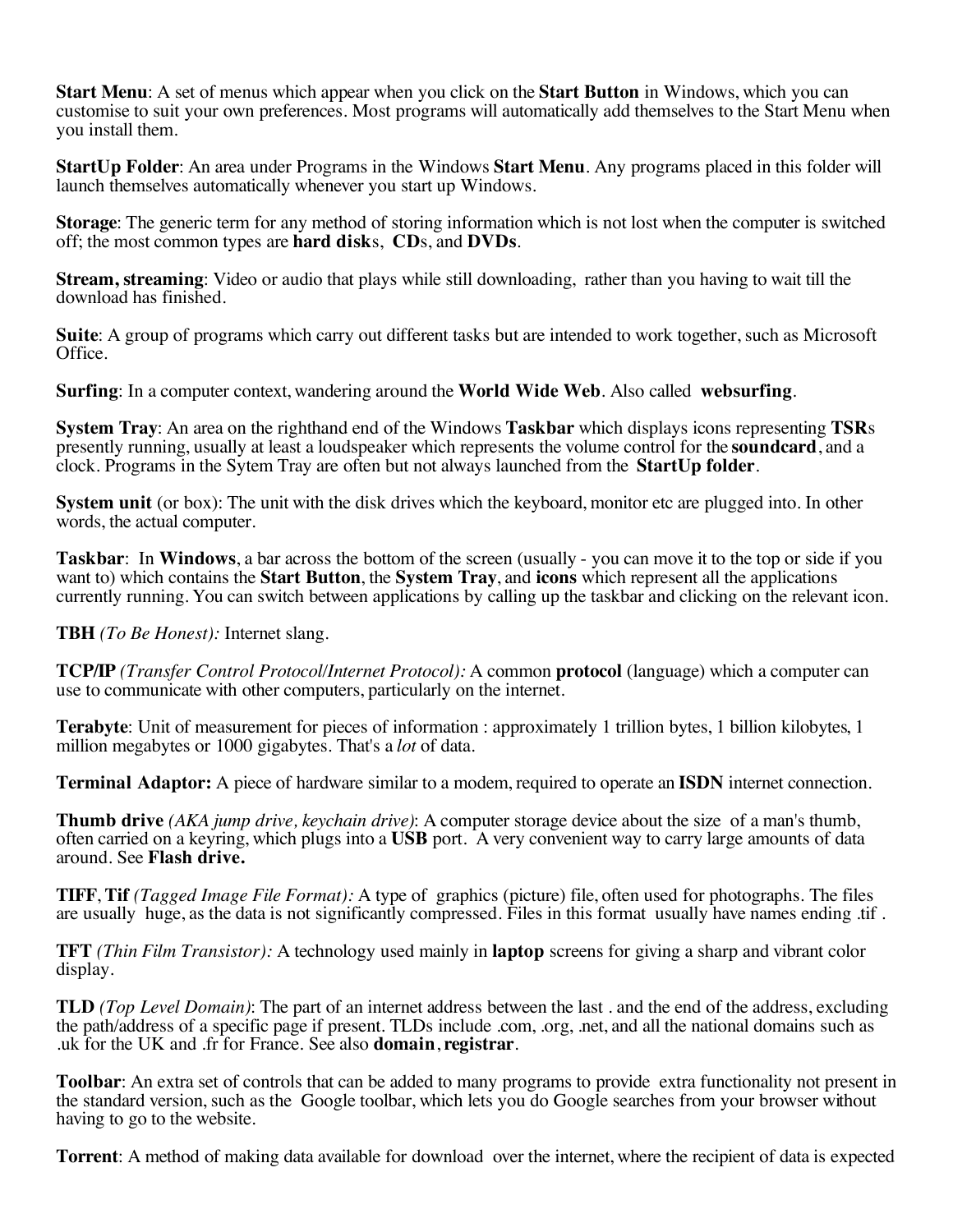to make the data available to others for download from their PC, rather than all users downloading from a central server. Typically much of the data is bootleg software, audio and video. Because the data is distributed from multiple computers all over the place rather than a central point, it is extremely hard to police.

**Touchpad** *(Trackpad)*: A pressure-sensitive pad which replaces the **mouse** on most **laptop** computers.

**Trojan** *(Trojan Horse)*: A program similar to a **virus** which is disguised as something harmless like a game, but when launched actually sabotages the computer on which it is running.

**TSR** *(Terminate and Stay Resident):* In Windows, a program, usually loaded automatically on startup, which remains in memory to provide particular functions such as connection to a network or protection against viruses. A few TSRs are essential, but many are installed automatically by a particular application just to improve its own performance, with no thought for anything else you may be doing, and may actually have a negative impact on everything else. Usually (but not always) launched from the **StartUp folder** in the Windows **Start Menu**.

**TWAIN** *(Technology Without An Interesting Name*, according to legend) A standard "language" or **protocol** which computers use to communicate with **scanners**.

**UBE, UCE** *(Unsolicited Bulk Email, Unsolicited Commercial Email):* Email sent out in bulk to addresses harvested from web pages, newsgroups etc, advertising products or services - mostly scams or pornography. Also known as **spam**. Sending UCE is a violation of most **ISP**'s Acceptable Use Policies, and will often get your account terminated immediately.

**Ultra DMA, UDMA** *(Direct Memory Access):* A standard for **EIDE** disk controllers relating to how fast they can transfer data. Often followed by a number representing the transfer rate in **Mbps**, eg UDMA100 operates at up to 100 Mbps.

**Uninstall**: Remove a program from your system. You can't just delete its folder, because almost all programs make changes to various parts of your operating system. Many programs come with a special uninstaller, which you should use if it exists. Otherwise, you can uninstall programs (in Windows) from the Control Panel.

**Upload**: To transfer information (files) from a user computer to a network or the Internet. See also **download**.

**URL** *(Universal Resource Locator):* An address used to locate something on the internet, most often a web page. All web addresses are URLs.

**USB** *(Universal Serial Bus):* A type of **serial port** (or connector), used to attach extra devices such as a scanner to a computer. A standard on new computers from around 1998 on. USB 2.0 is a faster version of the same thing. Most computers use the USB to connect the mouse and keyboard.

**Usenet**: An enormous collection of public newsgroups on the **Internet**, which allow users to post messages discussing particular issues. Though it claimed to have as many as 120,000 users in 2006, usenet has been in decline over the past decade. See **Newsgroup**

**User interface**: A program's controls, with which the user "interfaces" with the program.

**Vaporware**: Derogatory term for **software** which is announced but fails to materialise.

**VGA** *(Video Graphics Array):* An early colour graphics standard for PCs, now used as a sort of lowest common denominator which all monitors and graphics cards understand.

**VGA Cable:** Standard video cable used to connect computers to external monitors and projectors.

**Virus**: A program that has been deliberately created to cause computer problems, usually minor ones as a prank, but occasionally very nasty ones indeed, such as erasing your entire hard disk. Viruses were originally designed to attach themselves to programs on a disk, and then "hide" in the computer's memory once the host program is executed, and "infect" every disk they come across. Some types of virus (such as the famous "I love you") propagate by email, disguised as an **attachment**, which is why you should never open an attachment you are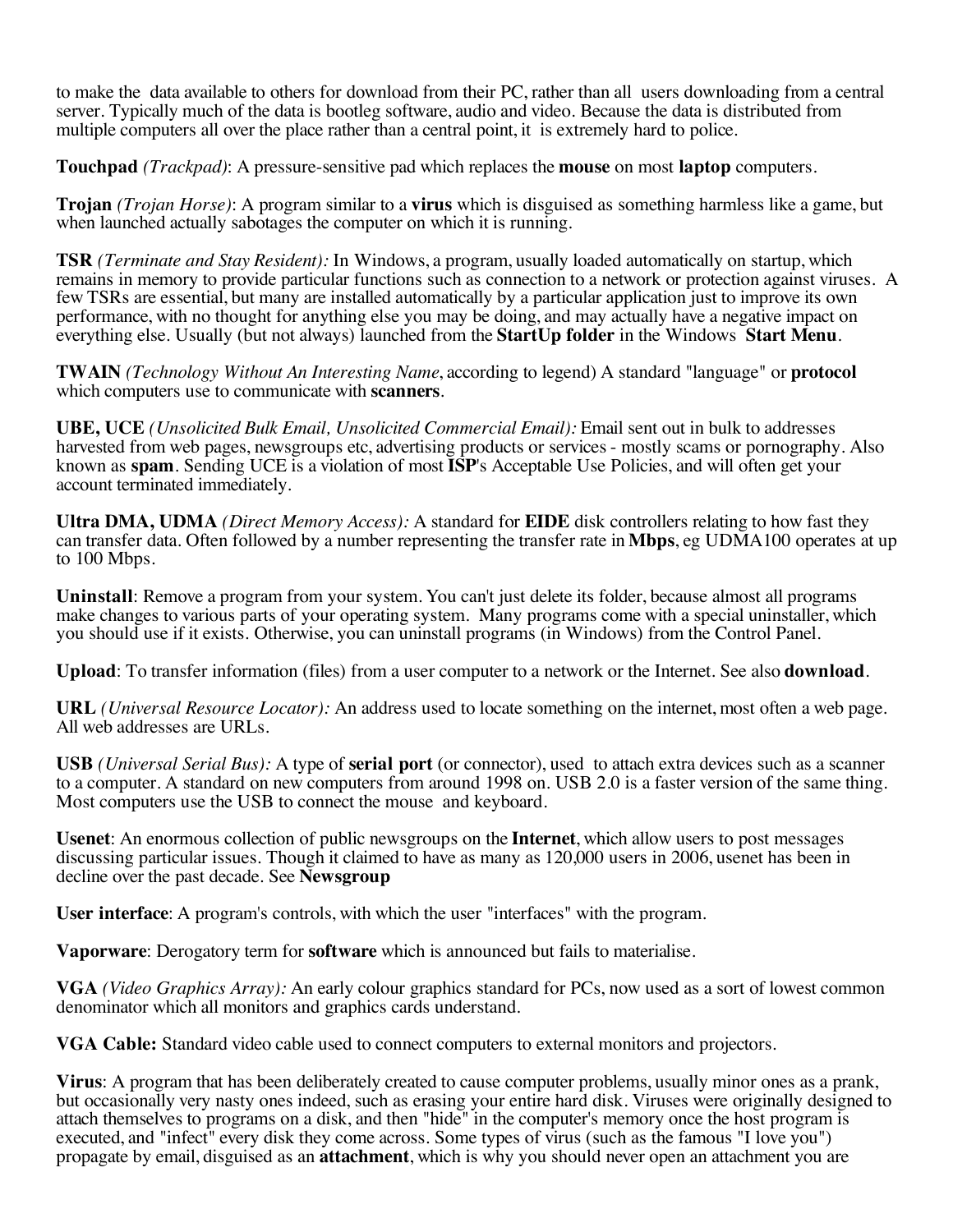unsure of.

**Virus protector**: A program which guards against computer **viruses**, either by lurking in memory as a **TSR** and checking everything you run for viruses as you go along, or by scanning some or all of the files on either hard or floppy disk at a time you specify. Virus protectors need to be updated frequently to guard against new types of virus.

**Virus Definitions:** Updates to antivirus software which should be loaded at least once a month to protect against newly created viruses.

**Virtual, virtual reality**: A simulated environment on the internet or a computer.

**Vista**: See **Windows Vista**.

**Voicemail**: A voice message recorded on a computer and sent to a specific person by the computer or telephone system. In effect a more sophisticated telephone answering machine.

**VOIP** *(Voice Over Internet Protocol):* A system for making cheap phonecalls over the internet instead of via the telephone system.

**Vulcan Nerve Pinch**: Slang for keyboard commands that tax the hand's ability to reach\_ all of the appropriate keys. For instance, the soft boot for a Mac II involves simultaneously pressing both Control keys, the Command key, and the Power On key. On a PC it refers to pressing the \_Ctl-Alt-Del buttons on your keyboard at the same time. a.k.a. **three finger salute** or **quadruple bucky**.

**W3C** *(World Wide Web Consortium):* An influential group of interested parties who agree what is and isn't official **HTML**. Originally WWWC, but W3C is a lot easier to say.

**Wallpaper**: A picture or motif displayed on your computer's desktop (finder). Background image.

**WAN** *(Wide Area Network):* A sort of group of networks, or more properly **LAN**s, connected together.

**WAP** *(Wireless Application Protocol*; pr. "wapp" or "wopp"): A system to enable mobile phones to browse the World Wide Web.

**WAV file, Wave**: A computer sound recording. WAV files tend to be very large, so sound recordings are often compressed into **MP3s** on the internet, giving a slightly lower quality but *much* smaller files.

**Webcam** *(WEB CAMera):* a kind of cheap TV camera which you can use for videoconferencing over the internet, or just showing off. The picture quality usually isn't all that great but it doesn't need to be, because high quality real time video won't fit down an ordinary internet connection anyway.

**Webhost**: A company which makes webpages available on the World Wide Web, usually as a commercial venture.

**Weblog**: A website documenting someone's life and/or thoughts, also known as a **blog**.

**Webmail**: Email controlled from a website such as Hotmail or Yahoo instead of with a dedicated mail program like Outlook Express or Eudora. Many ISPs allow you to access your email both with a mail program and via the Web, so that you can access your email while travelling.

**Webmaster**: The person prinicipally responsible for maintaining a website.

**Webserver**: A computer which fetches or stores **World Wide Web** pages and provides them over the internet on request.

**Website**: A page or group of pages on the **World Wide Web**.

**Webspace**: The storage on an internet server where websites are kept. Webspace can be hired from a commercial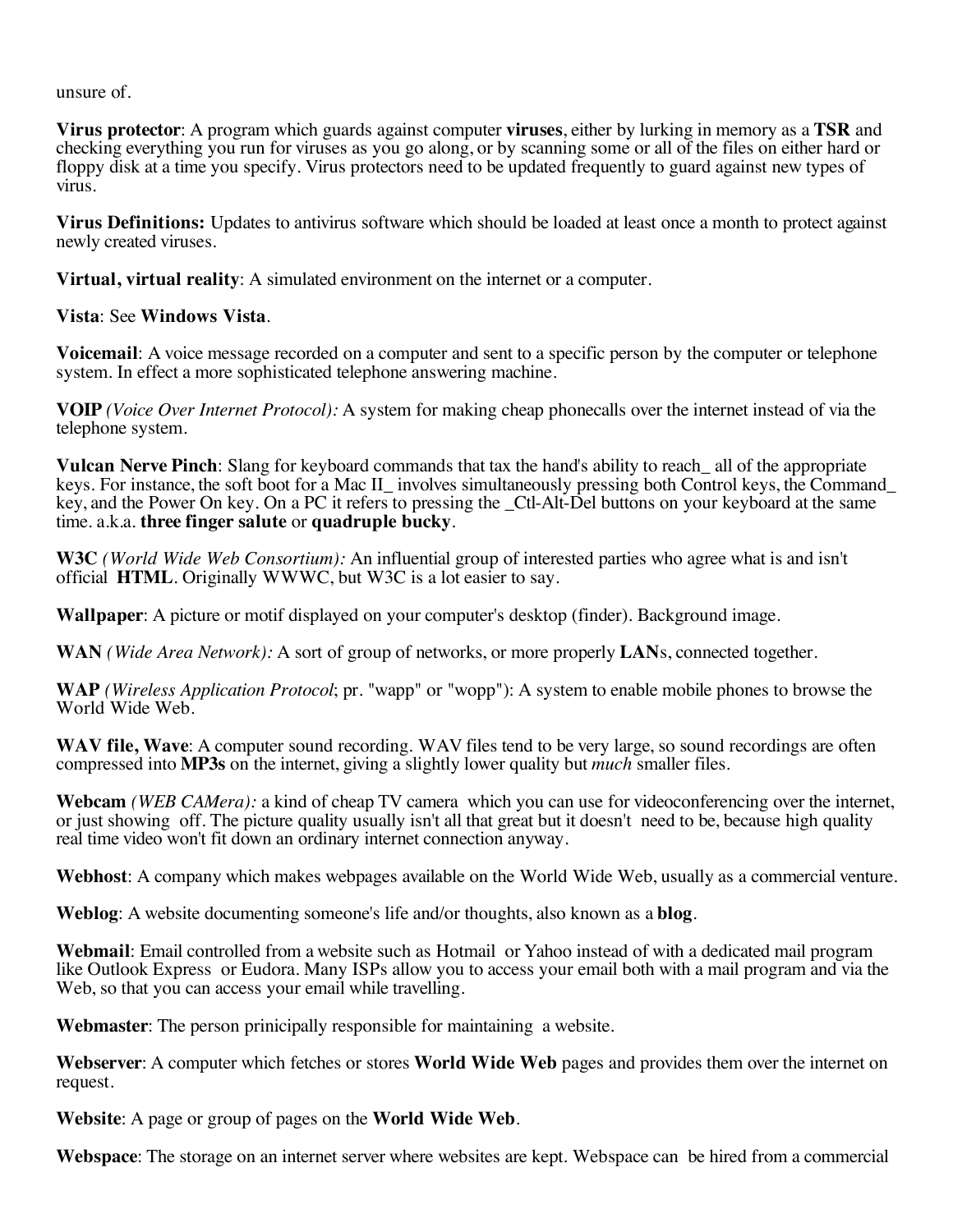provider, or is sometimes provided free with an internet dialup account.

## **Websurfing**: Looking at pages on the **World Wide Web**. Often just called **surfing**.

**Wi-Fi** *(WIreless FIdelity):* A method of connecting computers together in a network without cables, using small transmitter/receivers connected to ordinary PCs, printers, broadband modems etc. See **80211** etc.

**Wiki**: A website where the users create and edit the content collaboratively, the best known being Wikipedia, a huge online encyclopedia. Entries on controversial subjects should be viewed with caution, as they may have been edited by persons with strong but not necessarily correct views.

#### **Win95 Windows 95**: See **Windows**.

#### **Win98 Windows 98**. See **Windows**.

**Win9x**: Compatible with or pertaining to both Windows 95 and Windows 98.

**Windows**: A family of **operating system**s from the Microsoft Corporation, standard on most PCs. Windows 95, 98 and ME (*Millenium Edition*) are three generations of the version intended mainly for home use; Windows NT and 2000, developed and released in parallel with the 9x family, were intended more for use in office and network environments. Other versions include Windows XP and Windows Vista, the latest being Windows 7.

**Windows 2000**: A version of **Windows** intended for business users, the successor to **Windows NT**. Now theoretically superseded by **Windows XP**, but many businesses are still using it.

**Windows 3.1 / 3.11**: Microsoft's standard PC operating environment before the release of Windows 95. Not strictly speaking an operating system in its own right, more an add-on which provides **DOS** with a **GUI**. Windows 3.11 was officially called "Windows for Workgroups" because it was purportedly designed for use with networks, but in practice is no different to 3.1.

**Windows 98SE** *(Second Edition)* An upgrade to Microsoft's Windows 98. Generally agreed to be the best of the Win9x bunch.

**Windows Key**: An extra key on keyboards made after 1995, located between Ctrl and Alt and bearing the Microsoft Windows logo. Pressing this key in any Win95/98 application should immediately call up the Taskbar with the Start Menu open. (If your keyboard doesn't have a Windows key you can perform the same task by pressing Ctrl-Esc).

**Windows ME** *(Millenium Edition):* The successor to **Windows 98**, replaced by **Windows XP**. See **Windows**.

Windows NT: A version of Windows intended for business use, more stable for networking but less game-<br>friendly than its Win9x cousins. Superseded first by Windows 2000 and now by Windows XP, Vista, and 7.

**Windows Vista:** Microsoft's latest version of its popular Windows operating system, released in 2007, intended to replace XP. It has been released in no less than *six* different versions, with varying capabilities and prices.

**Windows XP**: The version of Windows generally agreed to be the most stable. Intended to bring together and replace the different 9x and NT versions of Windows (see **Windows**) - but Microsoft released two versions, "Home" and "Professional".

**Winsock**: A program required by Windows to communicate with the internet, usually installed automatically along with internet connection software.

**Winzip**: The most popular program for compressing files, either for storage or transmission via the internet, widely available as a free download. The compressed files it creates have the extension .zip. See also **zip**.

**Wireless network**: A computer network which uses radio transmitters (usually) to move information between computers without the need for physical cables. See **Wi-Fi.**